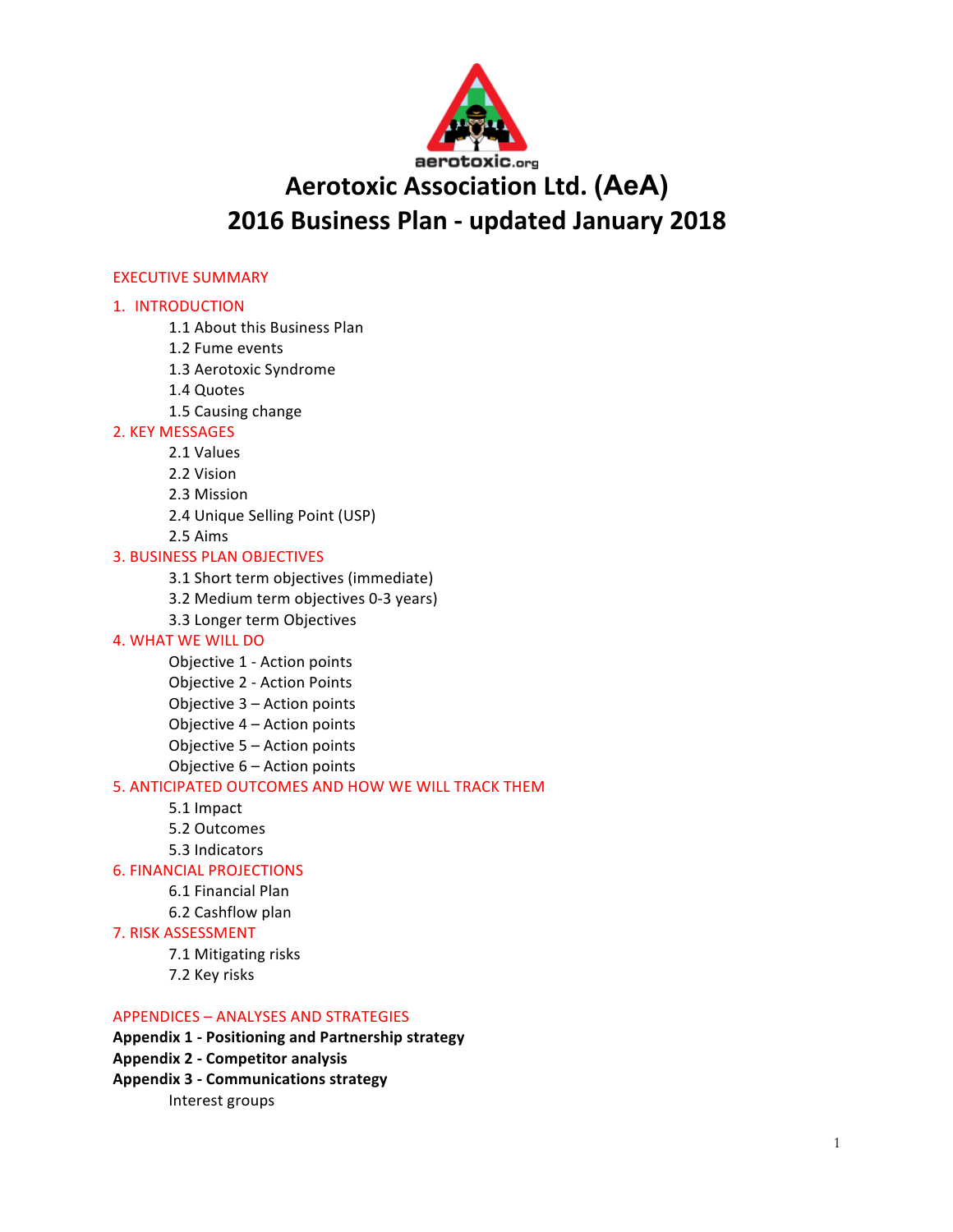

Forms of communication

#### Appendix 4 – AeA's Market and Marketing strategy

Air crew and air passengers

- Air crew and air passengers who have become ill due to flying
- Litigators
- Healthcare professionals

The Airline industry and the regulators

- External research
- Marketing strategy

## **Appendix 7 – Income Generation Strategy**

Assumptions underpinning the income generation strategy Sourcing income from commercial activity Sourcing income from individual donations Sourcing income from Grant Making Trusts and Foundations

**Appendix 8 - Projected Budget.** (separate document)

## Appendix 9 – Company Details and Directors

Company details Directors 

## EXECUTIVE SUMMARY

Aerotoxic Association's mission is to raise awareness of Aerotoxic Syndrome among aircrew, air passengers, the public, litigators and medical professionals. It also campaigns for the airline industry to: recognise that breathing contaminated air on jet flights (fume events) can cause Aerotoxic Syndrome which potentially leads to illness and death; and take measures to prevent this from happening and compensate those affected.

In order to help AeA reach its mission we have put in place this new Business Plan. Most of these objectives and actions are planned to take place at a time (i.e. the present or short term) while Aerotoxic Syndrome is not officially recognised, and no such illness is attributed to air crew and air passengers breathing contaminated air at fume events.

## 1. INTRODUCTION: THE KEY ISSUES

## **1.1 About this Business Plan**

In order to help AeA reach the next stage of our development, we have put in place this new Business Plan for the period 1 November 2016 to 30 October 2019. This attempts to give AeA a clear sense of direction and set out clear and attainable future objectives, including generating sufficient income to develop services and to repay the Director's Business Loan.

Content is based on information known and assumptions made at the time of writing. With the development of new projects, changes may be agreed to this Business Plan over time, though every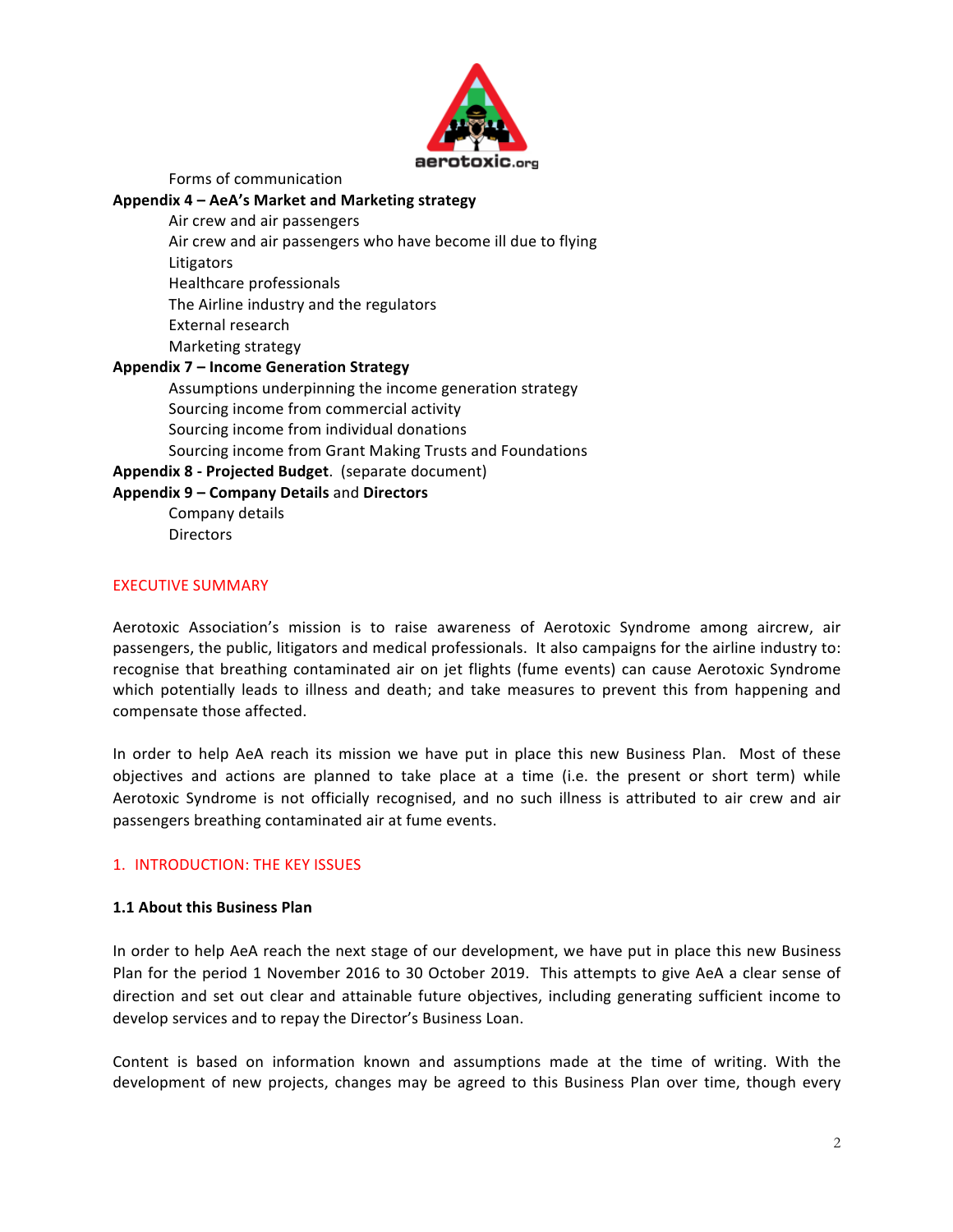

effort will be made to retain this format and headings to ensure a consistent approach in which all issues are addressed.

The Aerotoxic Association is a company limited by guarantee was founded on  $18<sup>th</sup>$  June 2007 at the UK Houses of Parliament by John Hoyte, a former BAe 146 Training Captain whose career had ended prematurely due to ill health arising from Aerotoxic Syndrome.

## **1.2 Fume events**

Imagine standing in front of a fan while someone opens a bottle of motor oil and forces you to inhale the fumes. This is the situation air crew and passengers face every day when they inhale engine oil mixed with recycled air thanks to faulty engine seals.

To make flying at high altitudes comfortable for staff and passengers, from 1962, a system of supplying warm, compressed air was developed. In most modern aircraft, this air supply comes from a plane's jet engine using a process known as 'bleed air', which is then mixed with recirculated cabin air at a 50/50 ratio. In the event of an engine oil leak or a break in the seal that keeps the oil and air apart, fumes and chemicals can make their way, often undetected, into the aircraft cabin through the ventilation system. If a seal suddenly fails, significant levels of oil contaminate the bleed air, and fumes or smoke enter the cabin. This is known in the industry as 'a fume event'. Such contaminants include engine oil, hydraulic fuel and anti-freezing fluid, all of which contain a number of harmful chemicals.

The toxicity of these fume events arises because the synthetic oil used by jets contains organophosphates, used in pesticides and nerve gas, and banned by the Environmental Protection Agency for residential use in 2001 because of known contaminants. The byproducts of these carcinogenic organophosphates can include aldehydes and carbon monoxide.

## **1.3 Aerotoxic Syndrome**

Both long and short-term exposure to contaminated air in this way can lead to what is known as Aerotoxic Syndrome, a condition recognised and named in 1999 by French scientist Dr. Jean-Christophe Balouet, USAF Doctor Harry Hoffman and Australian toxicologist Chris Winder. Aerotoxic Syndrome is known to affect the peripheral central nervous system and the brain. Symptoms include migraines, fatigue, blurred vision, headaches, memory loss, nausea, difficulty thinking, numbness, aches and pains, breathing problems and digestive problems. In more serious cases, Aerotoxic Syndrome is suspected to have caused the death of both pilots and cabin crew.

There are many testimonies of passengers falling ill after a single fume event flight and then enduring long lasting ill health. These appear on the AeA website, and also see this statement: http://aerotoxic.org/pdfs/RMontmayeur-testimony.pdf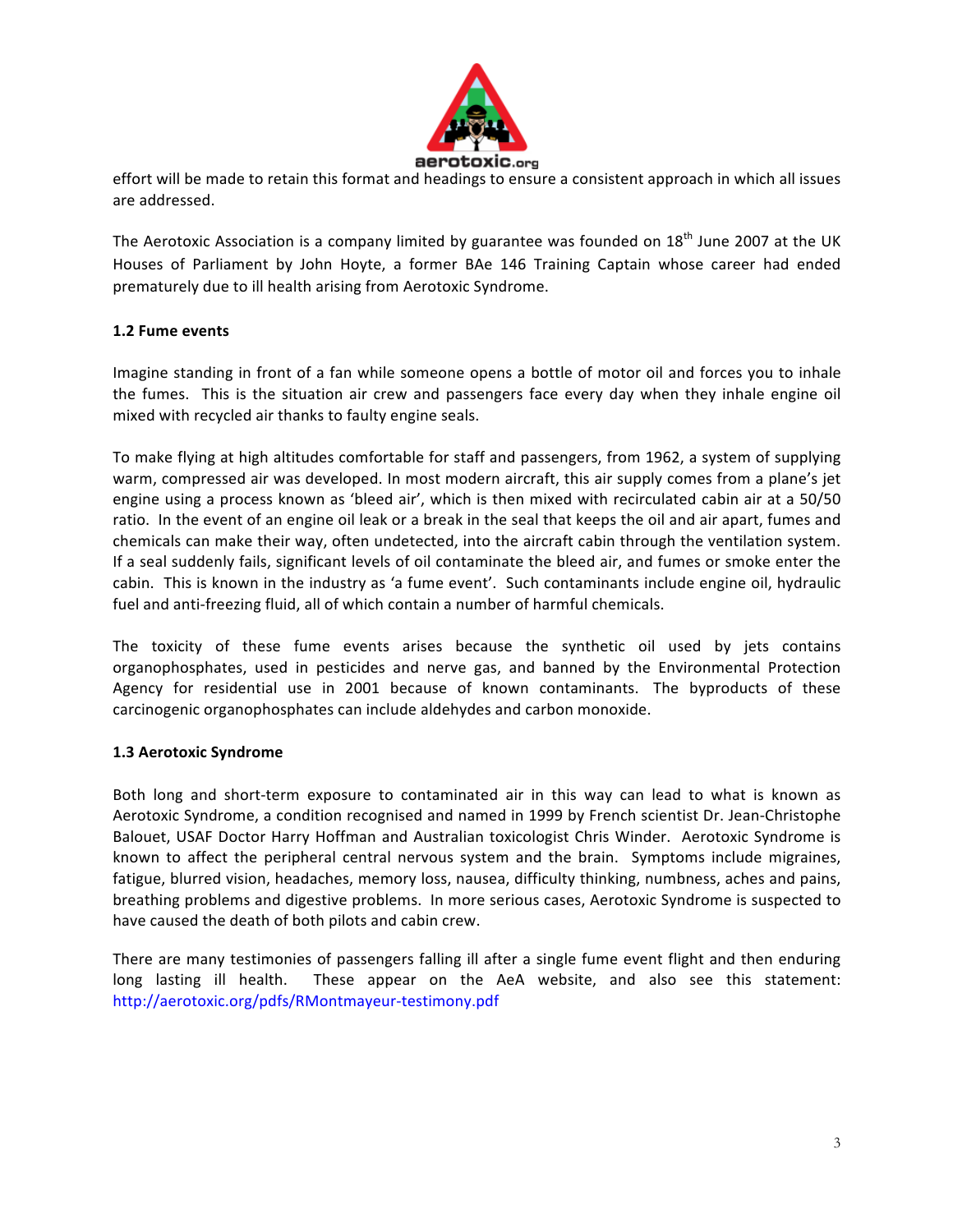

Recently, following a fume event on a British Airways (BA) Airbus A380 with 433 passengers and 25 crew on  $24<sup>th</sup>$  October 2016 the issue has been publicised in the US, UK and Canadian media. The airliner already had a fault before it flew, which is a serious precedent.

# **1.4 Quotes**

"The issue of toxic cabin air is so serious that our cabin crew members are likening it to the impact of asbestos in the building industry. Increasing numbers of our members have come forward, seeking help and advice since we set up our toxic air helpline a few months ago. Some have been involved in one-off 'fume events' while others fear they have suffered long-term exposure to contaminated cabin air. This is *a* health issue which the airline industry has been aware of for some time and one which they need to *address* as a matter of urgency. Continuing to brush it under the carpet will not wash, which is why this parliamentary debate is so important and a fuller public inquiry is needed."

Howard Beckett, Unite the UNION Executive Director for Legal Affairs.

"In the twenty-first century, people deserve to know the air they breathe at work is clean and safe. Bleed *air* contamination happens more often than the industry acknowledges, and Aerotoxic Syndrome can *kill.* For the sake of both passengers and cabin crew, we need to take decisive action to prevent these *leaks and understand the dangers to human health."* 

Jonathan Reynolds, MP for Stalybridge and Hyde.

# **1.5 Causing change**

Various methods have been employed to expose this scandal which has been likened to the campaigns made in previous years highlighting the danger of passive smoking. John Hoyte, Founder of AeA, has been publicising this issue since  $22^{nd}$  May 2006. He has tried repeated different ways (via celebrity, Aviation Medical Examiners, politicians, media, film, book etc.) of making the Public Authorities recognise the health issue and make changes.

The senior coroner for the county of Dorset wrote to the Civil Aviation Authority last year regarding his concerns about the death of British Airways pilot Richard Westgate. He wrote that organophosphate compounds, which are present in aircraft cabin air, were found in Mr. Westgate's system and presented a risk to health. The coroner also added that, in his opinion, there is a risk that future deaths will occur unless action is taken. Richard Westgate first contacted AeA for advice in 2012.

Aerotoxic Syndrome compensation claims are often more complex than other types of industrial disease claims and need specialist legal expertise. Legal action has been taken by various air crew and air passengers, and their families. The only legal precedent to date was on 3<sup>rd</sup> September 2010 when an 18year-old passenger was affected on a BAe 146 flight - Turner v East West Airlines. Her case was finally won in an Australian High Court, which set a precedent which appears to have been ignored or forgotten.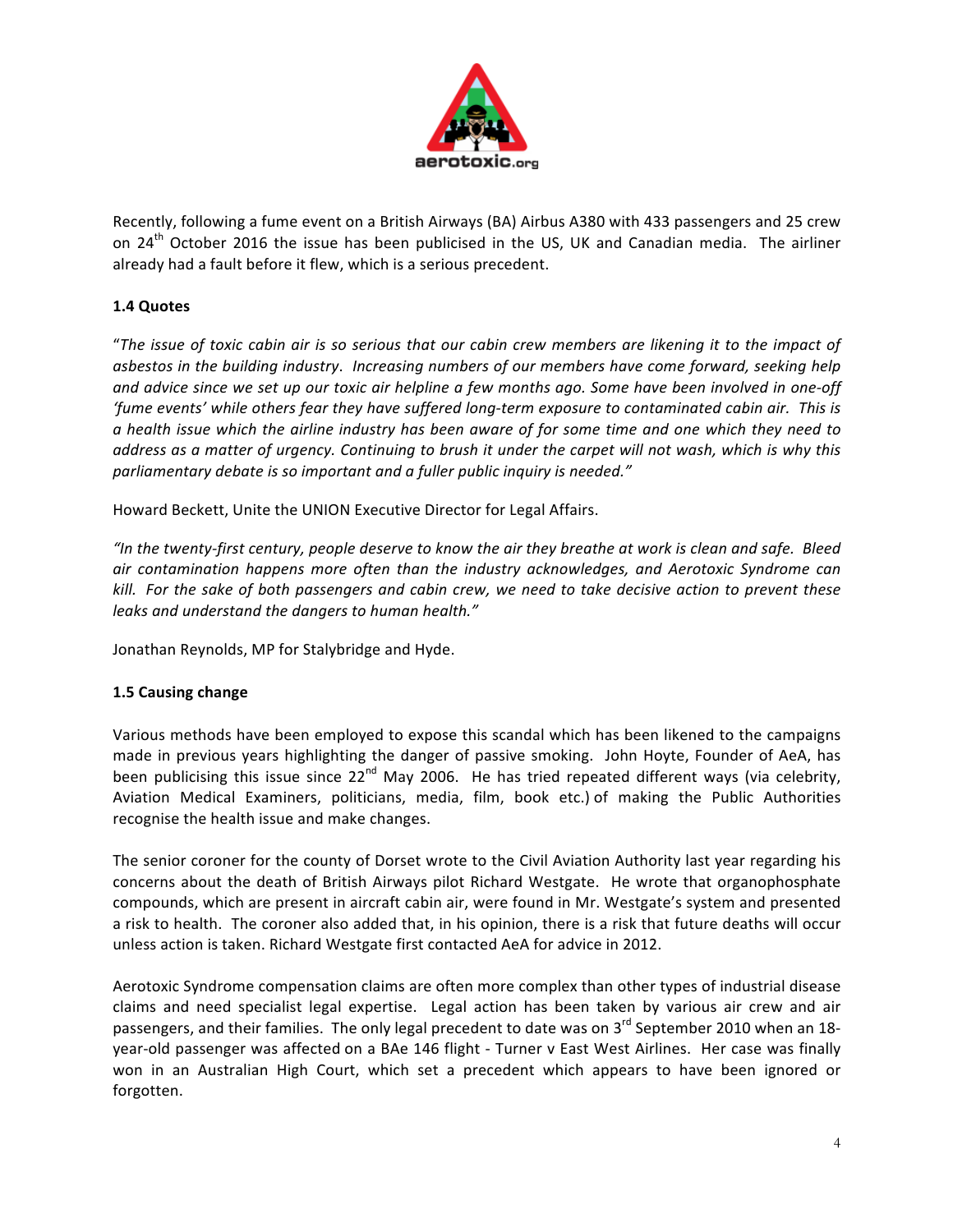

All other cases around the world have been settled out of Court, an action which costs the airlines but prevents public Courts from ordering the known solutions to be made. A recent (2016) high profile such case example is referenced at https://tribwgntv.files.wordpress.com/2016/04/0537\_001.pdf

Britain's largest union Unite the UNION, revealed (Tuesday 15 March 2016), that it is pursuing legal action against several UK airlines on behalf of 61 cabin crew after they were exposed to 'toxic cabin air' while working on board aircraft. The union is calling for an independent inquiry. One such case is that of Matthew Bass who had a fifteen-year career as cabin crew before his sudden death in January 2014. Matthew was found to have died from "*chronic exposure to organophosphates*".

AeA regard it is important for all parties to have the available evidence reviewed by a specialist UK lawyer to enable the matter to be taken to a public court.

The official recognition that fume events cause Aerotoxic Syndrome is long overdue, and we believe we are on the cusp of a breakthrough. This was reinforced at a September 2017 Cabin Air Quality conference, London where Mr. Michael Rawlinson QC stated that Aerotoxic was at the 'Tipping point...'

## 2. KEY MESSAGES

## **2.1 Values**

We believe in duty, recognition, transparency, prevention and redress:

- *Duty* each citizen has a fundamental duty to report wrong doing, to prevent perversion of justice and criminal activity about a cause of public ill health.
- *Recognition* the existence of Aerotoxic Syndrome should be recognised, promptly diagnosed and treated by medical professionals worldwide.
- *Transparency* the international airline industry should admit that the aircrew, air passengers and the public have a risk of illness and death by breathing contaminated air on jet flights through fume events.
- Prevention urgent action should be taken to prevent this risk.
- *Redress* all those whose health is affected by fume events should be appropriately compensated.

## **2.2 Vision**

Our organisation's vision is for all jet aircrew and passengers to be able to breathe clean air while flying, and for Aerotoxic Syndrome to be recognised, and for those affected to be promptly treated and adequately compensated.

## **2.3 Mission**

Aerotoxic Association's mission is to raise awareness of Aerotoxic Syndrome among air crew, air passengers, the public, litigators and medical professionals. It also campaigns for the airline industry to: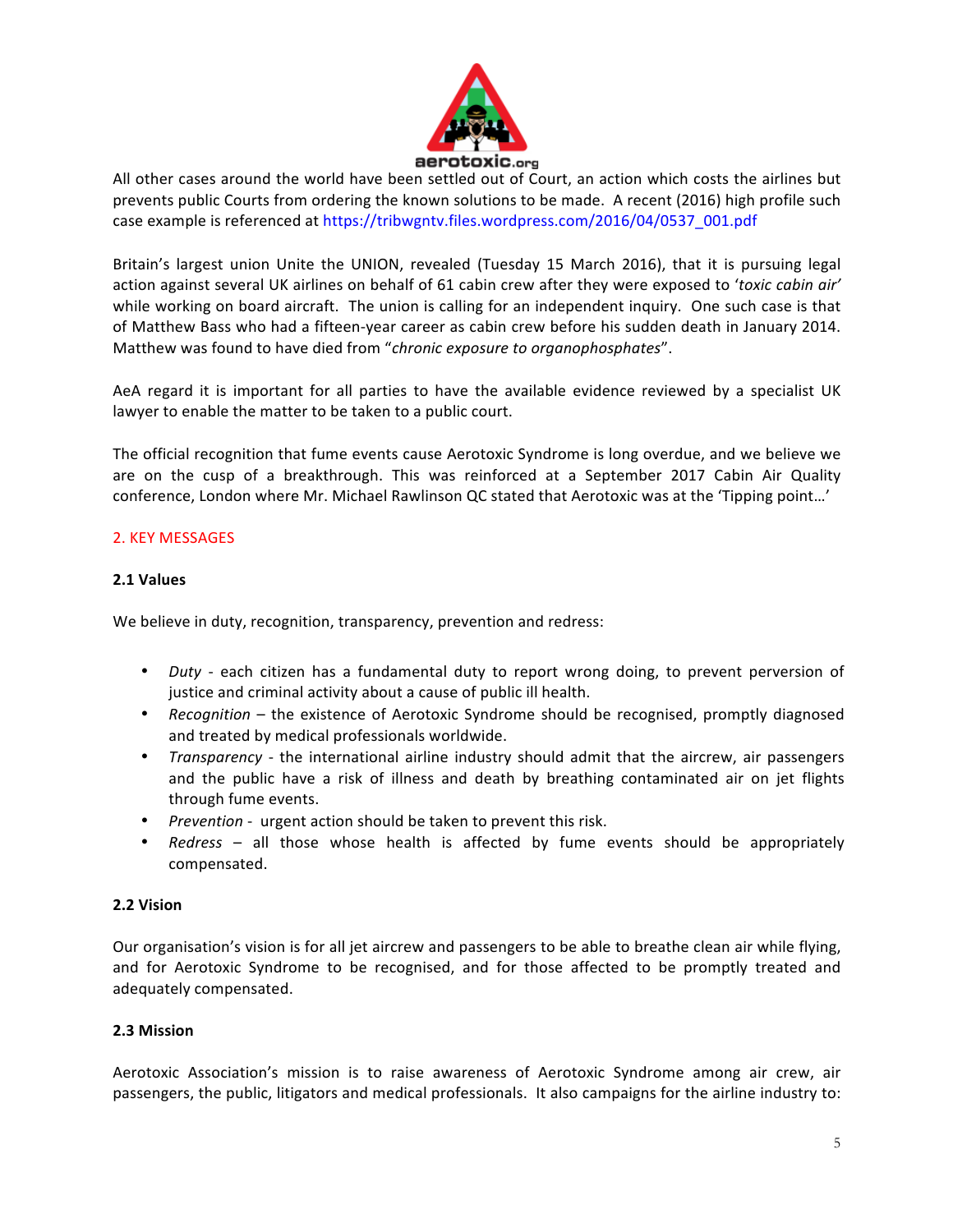

recognise that breathing contaminated air on jet flights (fume events) can cause Aerotoxic Syndrome and that this can potentially lead to illness and death; and to take measures to prevent this from happening and compensate those affected.

## **2.4 Unique Selling Point (USP)**

Our USP is that we are the only UK based organisation which has been consistently campaigning on this issue for over 10 years, drawing on an unequalled accumulation of specialist knowledge and data.

## **2.5 Aims**

AeA's aims are to:

- provide support for sufferers of Aerotoxic Syndrome;
- educate air crew, air passengers, the public and medical professionals about the harm associated with poor aircraft cabin air quality and the causative link to Aerotoxic Syndrome;
- publish balanced, factual information related to cabin air quality;
- work with the airline industry and regulators to demand the implementation of known and available solutions.

## **3. BUSINESS PLAN OBJECTIVES**

## **3.1 Short term objectives (immediate)**

- 1. To equip litigators who are acting for affected passengers and aircrew with the expert knowledge and contacts they need to pursue their cases.
- 2. To promote the sale of health and safety protection to passengers to reduce the chances of their inhaling bleed air during a fume event.

## **3.2 Medium term objectives (0-3 years)**

- 3. To educate air crew or air passengers who are concerned that they may have been victim of a fume event to insist on being tested for organophosphate poisoning.
- 4. To broker access to appropriate healthcare professionals for air crew or air passengers who are concerned that they may have been victim of a fume event.
- 5. To facilitate the provision of information and mutual support among those who suffer from Aerotoxic Syndrome, their carers and concerned health professionals.

## **3.3 Longer term Objectives**

Longer term Objectives (i.e. once Aerotoxic Syndrome is accepted as having been caused by the airline industry and action is taken to prevent it).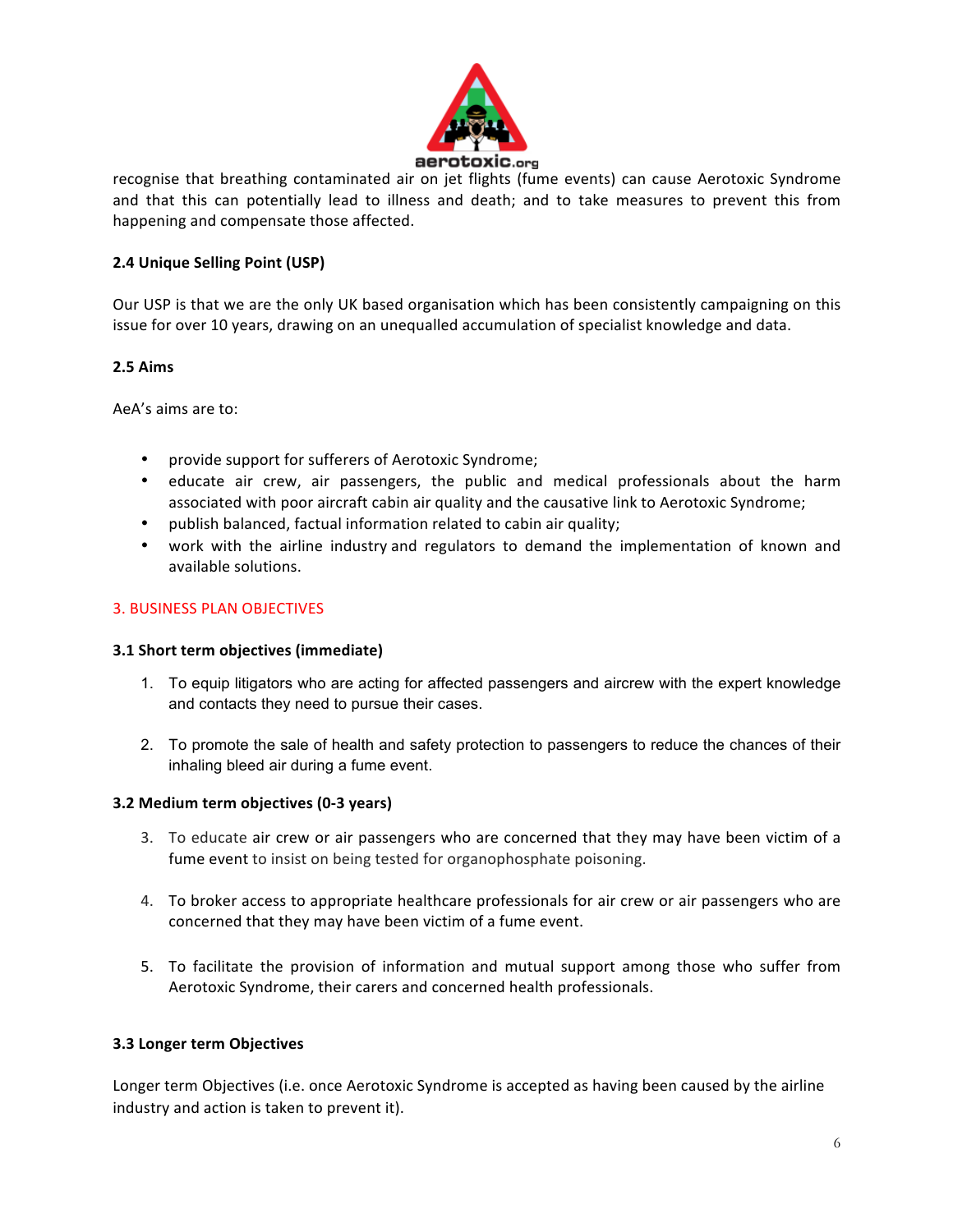

6. To support public health services internationally to maximise the effectiveness of actions they undertake to protect air crew and air passengers from Aerotoxic Syndrome, and to treat victims of this illness.

## 4. WHAT WE WILL DO

To implement each of the above objectives, the following Action points are planned.

## **Objective 1 Action points**

Objective 1 - To equip litigators who are acting for affected passengers and aircrew with the expert knowledge and contacts they need to pursue their cases.

AeA will:

- 1. register our founder John Hoyte as a member of the Expert Witness Directory (currently there are no experts on Aerotoxic Syndrome and its causes on the register).
- 2. produce an article for the Spring 2018 edition of the *Expert Witness Journal* to promote the availability of John Hoyte to litigators as an expert witness.
- 3. promote Aerotoxic Association (AeA) and the risks associated with fume events, to personal injuries litigators via Association of Personal Injury Lawyers (APIL) in UK and equivalent associations internationally.
- 4. To litigators as above, market the availability of John Hoyte to provide expert consultancy.
- 5. Where this is lawful, where AeA identify suitable cases, will offer to refer cases to personal injuries litigators in return for a referral fee.

## **Objective 2 Action Points**

Objective 2 - To promote the sale of health and safety protection to passengers to reduce the chances of their inhaling bleed air during a fume event.

AeA will:

- 1. market to the procurement teams of relevant Heathrow Airport based retailers (e.g. Boots the Chemist) to have available for sale Activated charcoal face masks at their outlets at the airport on a pilot basis, to help protect air passengers from inhaling bleed air.
- 2. pitch the sale of AeA's own Activated charcoal face masks to these retailers.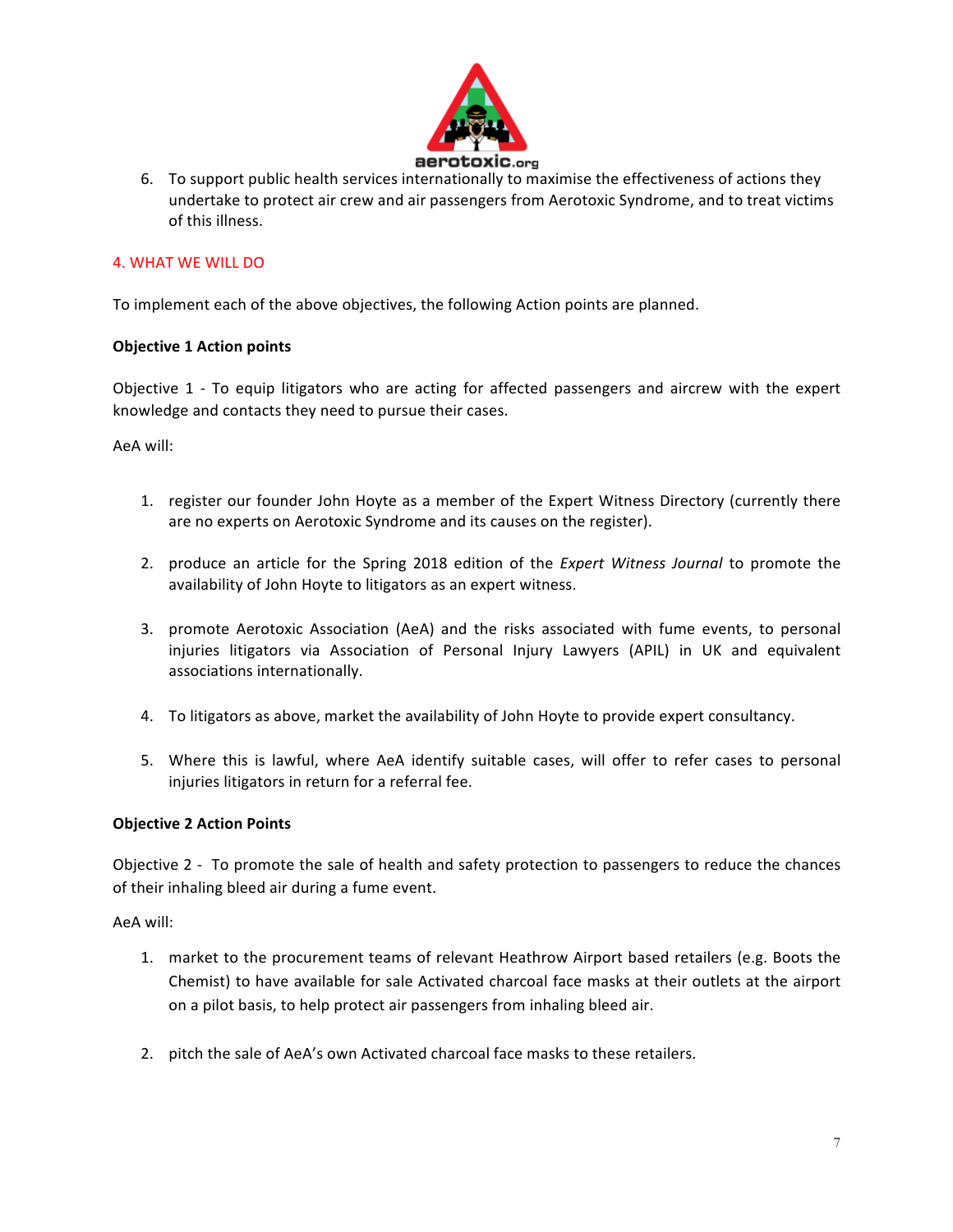

3. set up an e-commerce platform to sell these masks online and promote this to the public and travel companies.

## **Objective 3 – Action points**

Objective 3 - To educate air crew or air passengers who are concerned that they may have been victim of a fume event to insist on being tested for organophosphate poisoning.

AeA will:

- 1. continue to dispense up to date information and news on our website and social media.
- 2. maximise our social media presence by increasing numbers of AeA followers on social media at a rate of at least 3000 per year.
- 3. Manage a new membership  $(4^{th})$  website, with an interactive facility (e.g. message boards) to maximise community participation.
- 4. Continue to update and then promote the sale of the book *Aerotoxic Syndrome: Aviation's Darkest Secret*, by John Hoyte.
- 5. Continue to promote the services of the healthcare professionals we of whom we are aware who have specialist knowledge of contaminated aircraft cabin air and Aerotoxic Syndrome.

## **Objective 4 – Action points**

Objective 4 - To broker access to appropriate healthcare professionals for air crew or air passengers who are concerned that they may have been victim of a fume event.

AeA will:

- 1. continue to promote the services of the healthcare professionals of whom we are aware who have specialist knowledge of contaminated aircraft cabin air and Aerotoxic Syndrome.
- 2. Provide contact with, and receive feedback from face to face, telephone and on line networking, including users of our website forums and social media platforms, our recommended list of such specialised healthcare professionals.
- 3. promote and publicise the availability of this list to other health professionals whom those affected by fume events may contact (including, in the UK, GPs).

## **Objective 5 – Action points**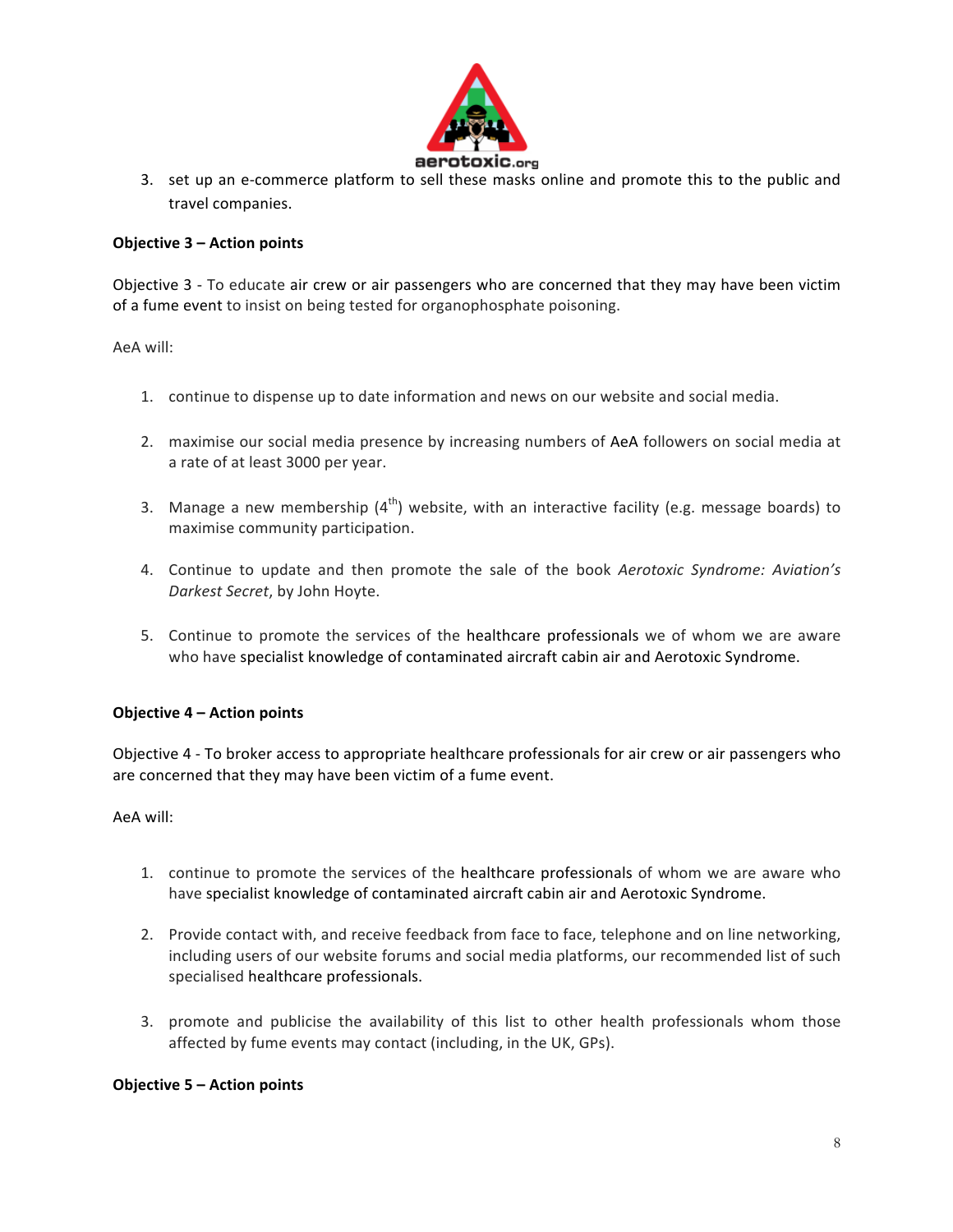

Objective 5 - To facilitate the provision of information and mutual support among those who suffer from Aerotoxic Syndrome, their carers and concerned health professionals.

Via conferences and group meetings, our website and social media platforms, AeA will:

- 1. provide information resources and news concerning medical tests and treatments.
- 2. enable victims to share their experience of the illness and various treatments
- 3. facilitate information sharing and mutual support among victims, carers and family members concerning Aerotoxic Syndrome.

#### **Objective 6 – Action points**

Objective 6 - To support public health services internationally to maximise the effectiveness of actions they undertake to protect air crew and air passengers from Aerotoxic Syndrome, and to treat victims of this illness.

AeA will: 

- 1. market the availability of AeA's expertise and experience to public heal bodies via conferences and group meetings, our website and social media platforms.
- 2. provide personal consultancy input (via John Hoyte) to public health bodies requiring this.
- 3. provide information resources and reports to public health bodies on request.

#### 5. ANTICIPATED OUTCOMES AND HOW WE WILL TRACK THEM

#### **5.1 Impact**

The impact of AeA's interventions (Theory of Change) will be the prevention of the release of contaminated air on flights, and prompt and appropriate medical diagnosis, interventions and financial compensation for those who become ill because of organophosphate poisoning through flying.

#### **5.2 Outcomes**

Certain outcomes have been agreed to be pre-conditions for this impact. These are:

- 1. sufferers to be properly diagnosed and treated
- 2. sufferers to be properly compensated
- 3. aircrew and air passengers to be protected

#### **5.3 Indicators**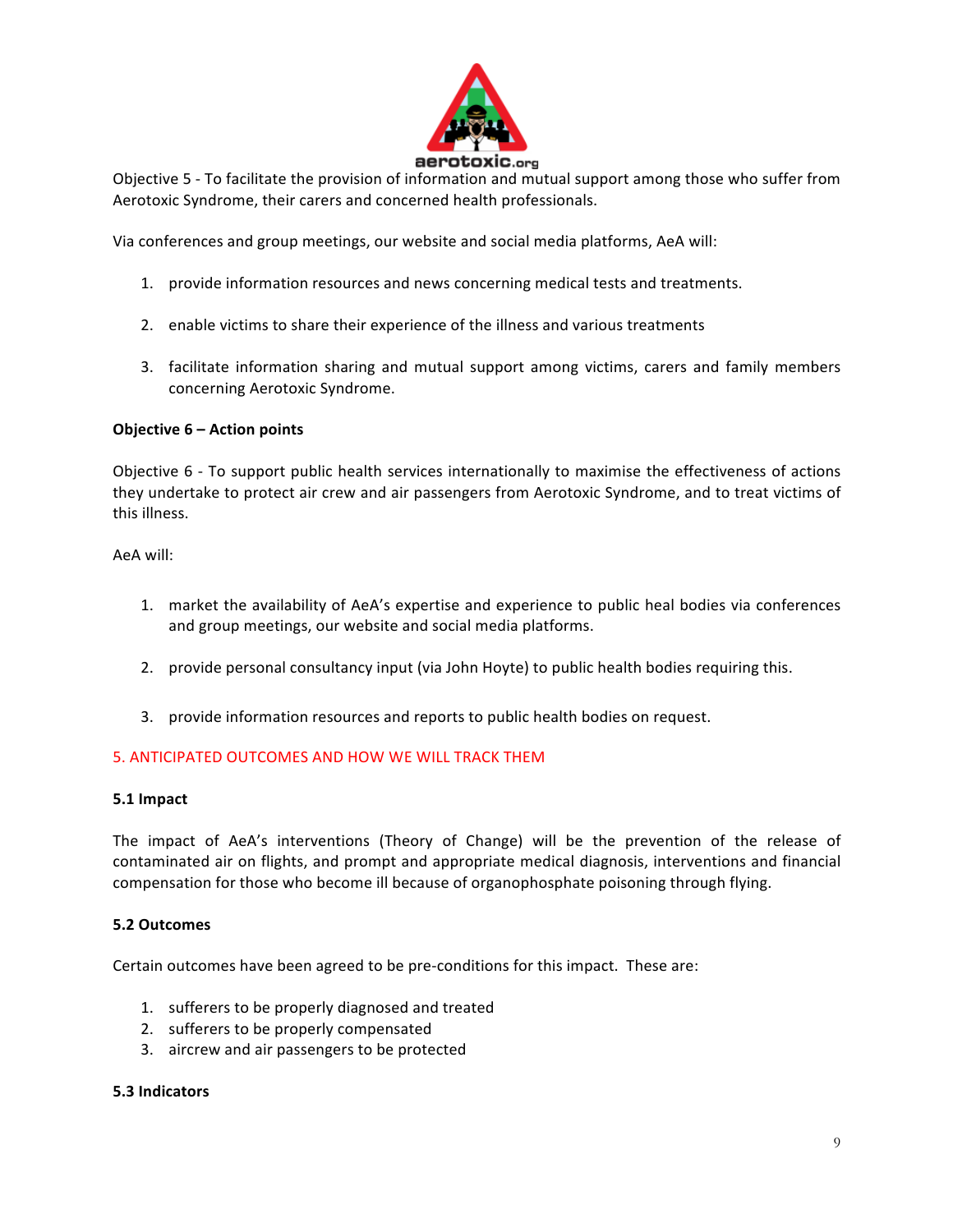

A series of indicators (lower level outcomes and measures) are developed into a framework as follows:

| <b>Projected Outcome</b>                                  | Indicators of outcome being achieved                                                                                                                                                                                                                                                                                                                                                                                                                                                                                                                                                                                                                                                                                                                                                                                                                                                                               |
|-----------------------------------------------------------|--------------------------------------------------------------------------------------------------------------------------------------------------------------------------------------------------------------------------------------------------------------------------------------------------------------------------------------------------------------------------------------------------------------------------------------------------------------------------------------------------------------------------------------------------------------------------------------------------------------------------------------------------------------------------------------------------------------------------------------------------------------------------------------------------------------------------------------------------------------------------------------------------------------------|
| Sufferers to be<br>properly diagnosed<br>and treated      | Everyone exhibiting illness following air travel<br>to be tested for organophosphate poisoning / Aerotoxic Syndrome<br>$\bullet$<br>e.g. via the Test-mate ChE field test which can be used to determine<br>Red blood cell acetylcholinesterase and plasma butyryl<br>cholinesterase (AChE) status and plasma (pseudo) cholinesterase<br>(PChE) in the blood in about four minutes<br>to have an appropriate, professional diagnosis<br>٠<br>to receive appropriate medical treatment<br>$\bullet$                                                                                                                                                                                                                                                                                                                                                                                                                 |
| Sufferers to be<br>properly<br>compensated                | All those diagnosed as being victim of organophosphate poisoning /<br>$\bullet$<br>Aerotoxic Syndrome because of air travel to be offered legal<br>representation to secure compensation from the airline industry<br>Lawyers to seek out sufferers to join a group action against the<br>$\bullet$<br>airline industry<br>The airline industry or public authorities to agree a compensation<br>$\bullet$<br>plan for all sufferers<br>The compensation plan to be widely publicised, with an accessible<br>$\bullet$<br>claims route<br>In UK, for all air crew diagnosed to be advised to claim Industrial<br>$\bullet$<br>Injuries Disablement Benefit if eligible, and offered support with<br>their application if needed (organophosphate poisoning is classed by<br>the Department for work and Pensions as Industrial Disease C3)                                                                         |
| Aircrew and air<br>passengers to be<br>properly protected | All aircrew to be equipped with antimicrobial travel masks<br>٠<br>Airport retail outlets to offer antimicrobial travel masks for sale<br>Air passengers to be offered antimicrobial travel masks on flights<br>٠<br>The risk of contamination by engine oil to be reduced, with these<br>known solutions:<br>Standard Operating Procedures where aircrew are trained to<br>$\circ$<br>recognise and/or respond to odours or fumes with appropriate<br>action on the ground (including refusal to operate flight) and in<br>air (including option to divert to the nearest airfield).<br>installation of bleed air filtration systems<br>$\circ$<br>use of a less toxic oil formulation improvement. (The French oil<br>$\circ$<br>company NYCO is developing such oils).<br>chemical sensors to detect contaminated air in the bleed air<br>$\circ$<br>supplies, rather than relying on smell, to alert pilots to |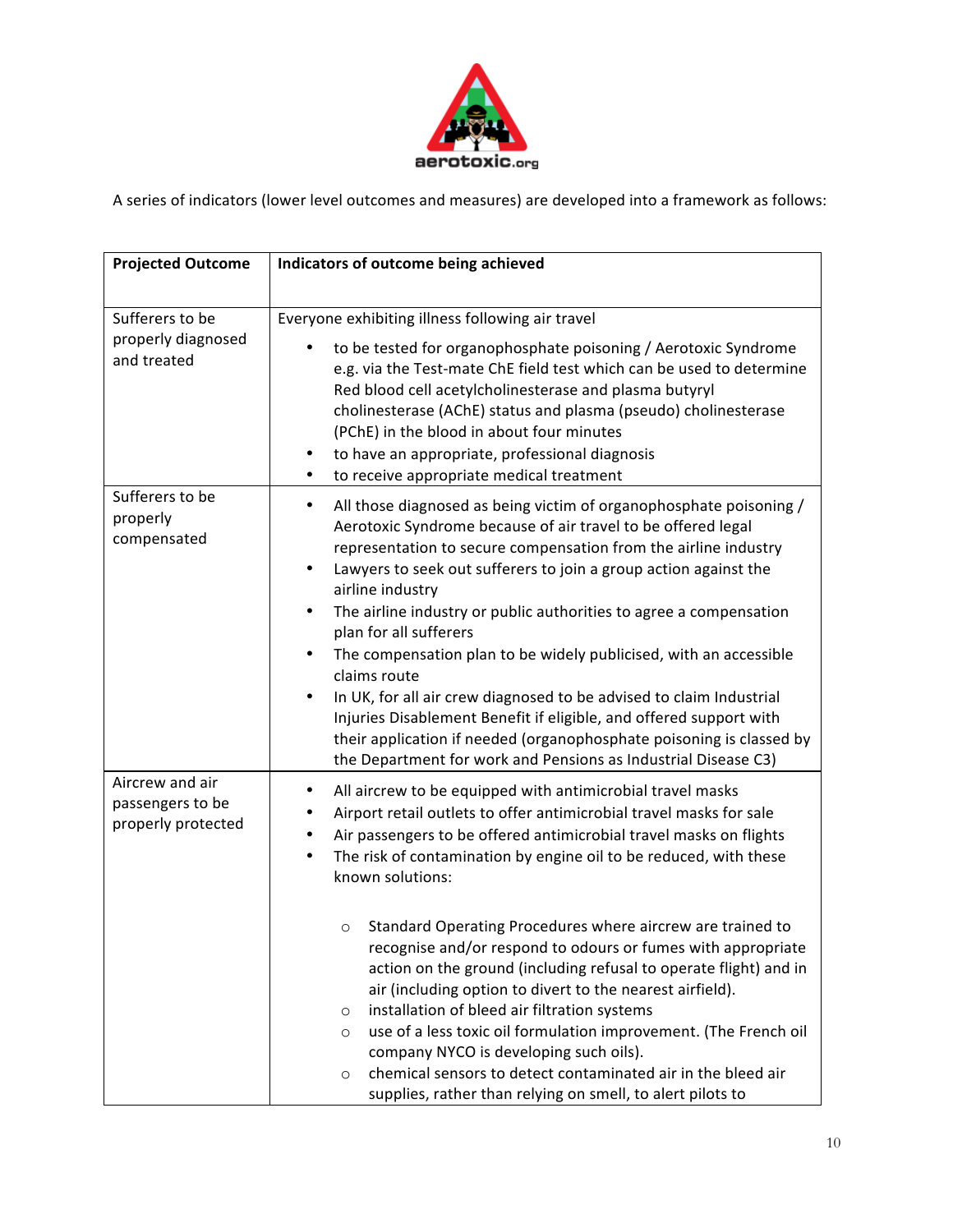

|         | problems.                                                           |
|---------|---------------------------------------------------------------------|
| $\circ$ | for all new aircraft to be constructed to eliminate the possibility |
|         | of cabin air contamination, by having cabin air supplied by         |
|         | electrically-driven compressors taking their air directly from the  |
|         | atmosphere instead of bleed air (e.g. as per the new Boeing         |
|         | 787 Dreamliner).                                                    |
|         |                                                                     |

We understand the importance of measuring whether our intervention has made a positive difference. Achievement of the above indicators will demonstrate achievement of the appropriate outcome. This will be evidenced from reports and observations (e.g. by air crew, the airline industry, airline industry regulators, public authorities, health authorities, the medical and legal professions and their representative bodies, and those suffering from Aerotoxic Syndrome).

## **6. FINANCIAL PROJECTIONS**

#### **6.1 Financial plan**

AeA's financial plan is for rapid, but controlled growth from income generation. To begin with growth is expected to be slow as it will take time for the target market to become aware of the availability of the proposed products and services. See Appendix 7: Income Generation, and Appendix 8: Projected Budget. £186,000 has been invested by founder John Hoyte in the company to date as a Director's loan and which would be expected to be repaid. The accounts for 2016 are due in December 2017.

## **6.2 Cashflow plan**

Our cashflow plan is to:

- Maintain enough money on hand each month to pay the cash obligations the following month.
- Identify and eliminate deficiencies or surpluses in cash.
- Alter business financial plans to provide more cash if deficiencies are found.
- Invest any revealed excess cash in an accessible, interest-bearing, low-risk account such as a savings account.
- Clearly understand the market and competition while continually adjusting accordingly.
- Keep enough cash, as needed cushion for security, on hand to cover expenses.

#### 7. RISK ASSESSMENT

AeA's risk assessment is done on a rolling annual basis, so that current risks are always up to date. It involves ensuring that:

- new risks are properly reported and evaluated
- previously identified risks are reviewed in case they have changed
- risk aspects of significant new projects are considered as part of project appraisals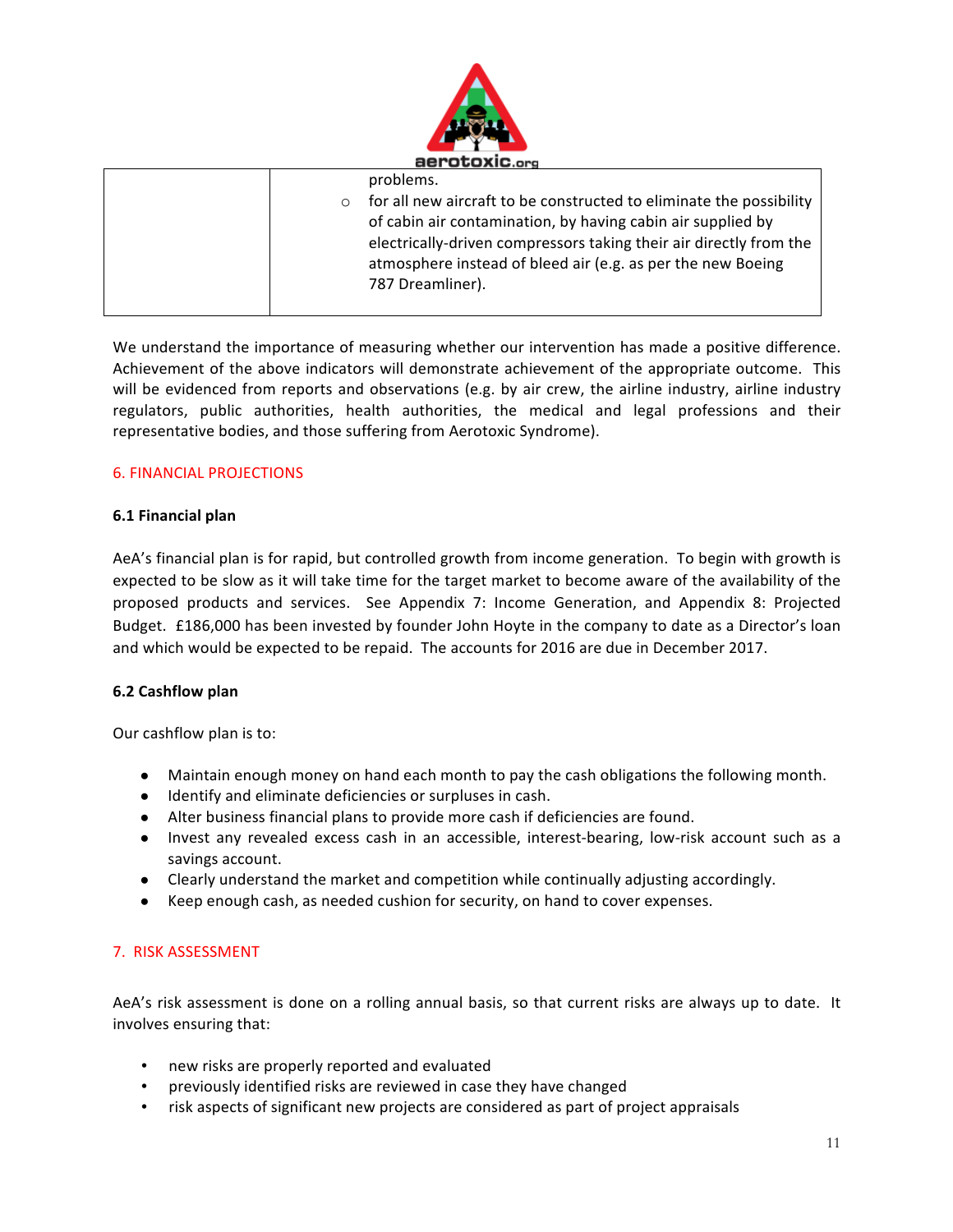

- any significant failures of control systems are properly reported and actioned
- there is an adequate level of understanding of individual responsibilities for both implementation and monitoring of the control systems
- any further actions required are identified

A rolling risk table identifies the most significant risks faced by AeA, considers the potential impact of these risks and describes how they are mitigated.

Over the lifetime of this Business Plan, the key risks are identified as:

- Lack of income generation
- Lack of capacity
- Lack of demand for AeA's services
- Other organisations using AeA's campaign to their own advantage

We have planned to mitigate these risks as follows:

#### Lack of income generation

- Promoting John Hoyte's availability as an expert witness in return for fees
- Maximising trading in antimicrobial travel masks through marketing
- Receipt of referral fees from lawyers

#### Lack of capacity

- Recruitment of volunteers
- Fund secretarial support from income generation above

#### *Lack of demand for AeA's services*

- Ongoing promotion of AeA's campaign
- Ongoing provision of information and news to website users and social media followers
- Marketing of expert support for litigators
- Partnership working with Unite the UNION

#### Other organisations using AeA's campaign to their own advantage

- Ongoing promotion of AeA's campaign
- Ongoing provision of information and news to website users and social media followers

#### APPENDICES - ANALYSES AND STRATEGIES

#### **Appendix 1 - Positioning and Partnership strategy**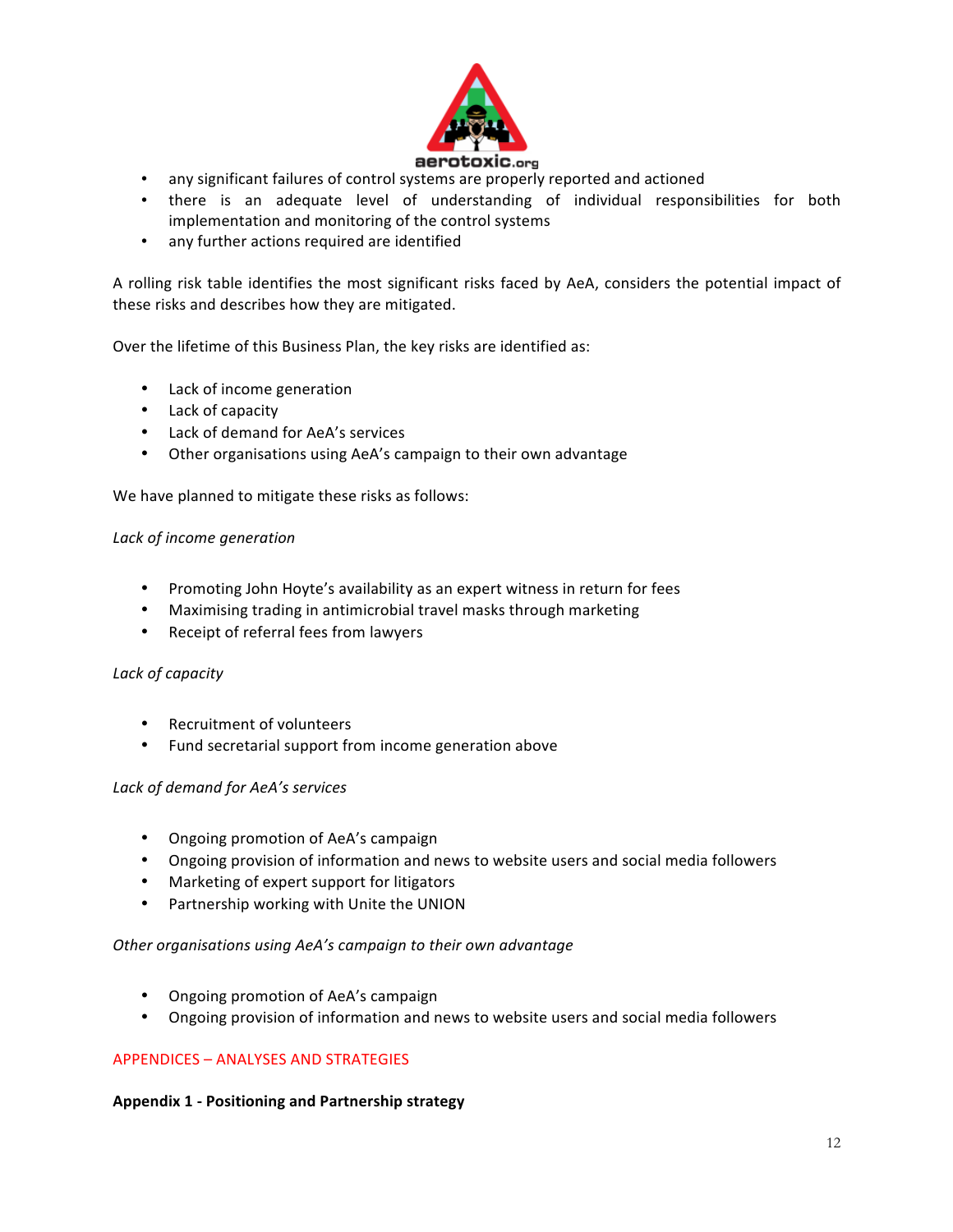

AeA will continue to position ourselves as an independent advocate for change but will work in partnership to further our cause.

Partnerships are formed with certain groups for certain purposes, as follows:

- to share strategies, tactics and news updates (e.g. airline industry announcements, court cases): Unite the UNION, AVSA Aerotoxic France, Flyer's Rights, PCOC, Stichting Fly Aware, Global Cabin Air Quality Executive, Independent Pilots Association, Association of Flight Attendants, The Professional Pilots Union, Toxic Cabin Air, Aerotoxic Team, Toxic Free Airlines, Fume Events, Holiday Travel Watch, IVU e.V - (Internationale Verein für Umwelterkrankte), Dr. Susan Michaelis, Head of Research at the Global Cabin Air Quality Executive.
- to refer cases of air passengers with suspected or diagnosed Aerotoxic Syndrome symptoms, or to provide expert witness services: litigators, including these UK legal firms: Thompsons Solicitors, Holiday Travel Watch, Stewarts Law.
- to refer cases of air crew with suspected or diagnosed Aerotoxic Syndrome symptoms, or to provide expert witness services: litigators, including these legal firms: Thompsons Solicitors- UK; Brodkowitz Law - USA; Turner Freeman - Australia; Parker Waichman LLP -ASA; JMP Solicitors -UK.
- to market for sale Activated charcoal face masks: airport retail outlets.
- to increase our support to sufferers: patient support groups; disability groups; carers' groups.

We will consider, on their merits, all opportunities to form further partnerships as an organisation, or around particular projects, where:

- These are considered to help to further its mission and aims
- Their provision fits with our ethos
- Their presence meets need identified in order to develop a project
- Their presence would not risk damage to existing provision

## **Appendix 2 - Competitor analysis**

AeA is starting with a critical competitive edge. We know of know no UK competitor which supports air crew and air passengers that can claim to have as much in-depth knowledge and understanding of the extent and causes of health damage arising from breathing contaminated air on jet flights (fume events). However, affected members of aircrew who are members of the union Unite The UNION are able to access legal help to purse their case against the airline industry.

#### **Appendix 3 - Communications strategy**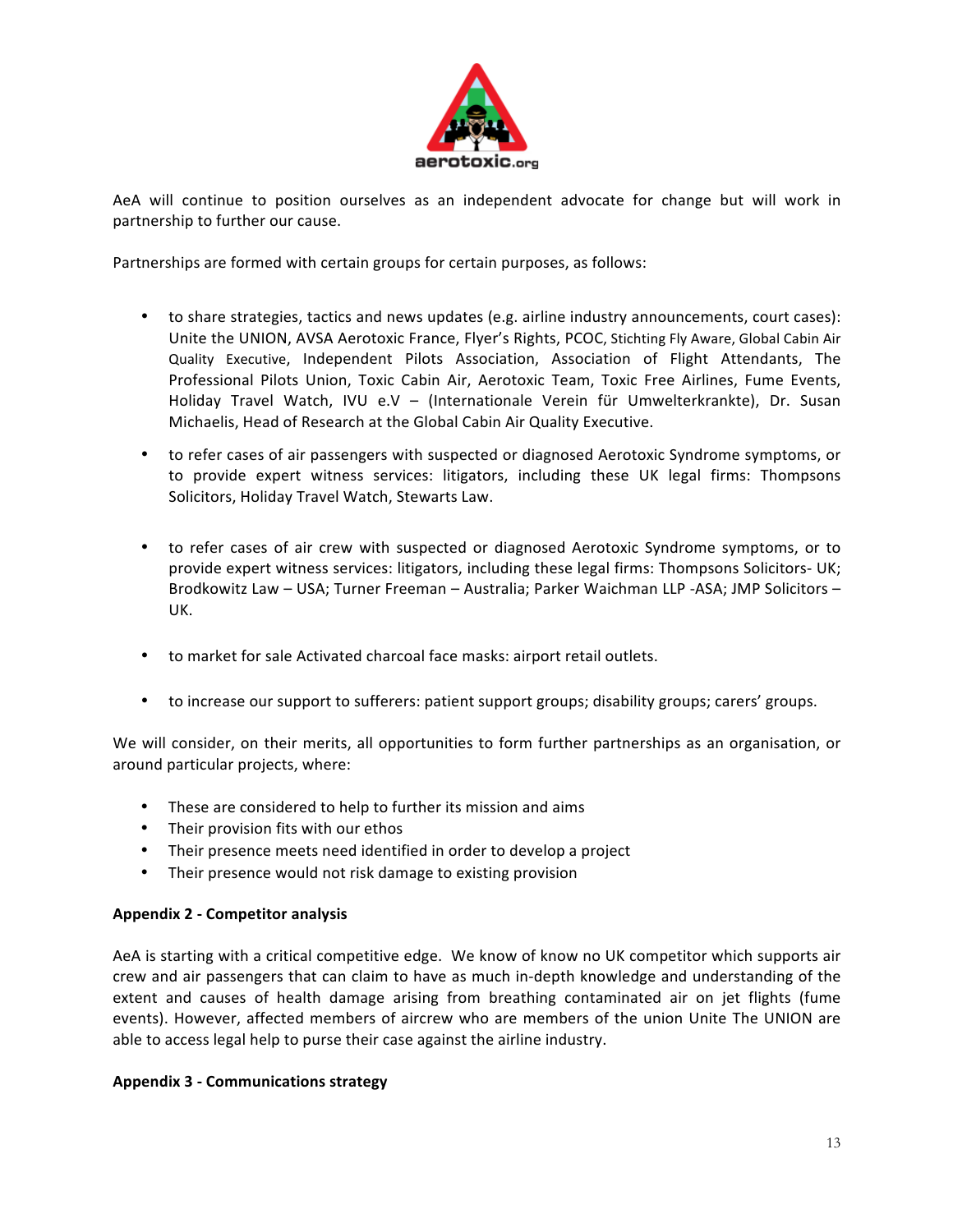

#### **Interest groups**

We will need to interact with and influence different interest groups as follows:

| Group                     | <b>Purpose of Interaction</b>                                                                  |  |
|---------------------------|------------------------------------------------------------------------------------------------|--|
| Adults (and their carers) | to engage sufferers/carers with $AeA - its aims$ , ethos and planned<br>$\bullet$              |  |
| suffering from Aerotoxic  | provision.                                                                                     |  |
| Syndrome, or other        | to provide access to information resources and news<br>$\bullet$                               |  |
| related health            | to enable them to communicate and share experience with one<br>$\bullet$                       |  |
| conditions linked to      | another                                                                                        |  |
| flying                    | to enable consultation on the development of new projects and<br>$\bullet$<br>activities       |  |
|                           | to collect feedback on progress with their treatment and litigation<br>$\bullet$               |  |
|                           | to encourage them to spread the word among colleagues, friends<br>$\bullet$<br>and others      |  |
| Media                     | $\bullet$                                                                                      |  |
|                           | To continue to raise and maintain the profile of AeA, its mission,                             |  |
|                           | aims and objectives                                                                            |  |
|                           | to communicate lived experiences and raise awareness of the<br>$\bullet$<br>needs of sufferers |  |
|                           | to disseminate news on latest developments, investigations, court<br>$\bullet$                 |  |
|                           | cases, incidents and progress                                                                  |  |
| Airline Industry          | To utilise latest news of developments to continue to lobby for a change in                    |  |
|                           | practice                                                                                       |  |
| <b>Public Authorities</b> | To utilise latest news of developments to continue to lobby for a change in                    |  |
|                           | practice and use of regulatory powers                                                          |  |
| Litigators                | To provide information and expertise in order to back their actions on                         |  |
|                           | behalf of air crew and air passengers                                                          |  |
|                           | To refer sufferers to them                                                                     |  |

#### **Forms of communication**

Communication will be via the website (in the course of being upgraded to contain blogs and message boards), traditional media, social media, one-to-one meetings and conferences. Word of mouth from those with lived experience is regarded as the most effective method of promoting AeA and its activities. Bold and direct approaches will continue, as these are known to be influential.

## Appendix 4 - AeA's Market and Marketing strategy

AeA's target market comprises:

• Air crew and air passengers -whom we will continue to inform and educate, and in the case of passengers, market activated charcoal face masks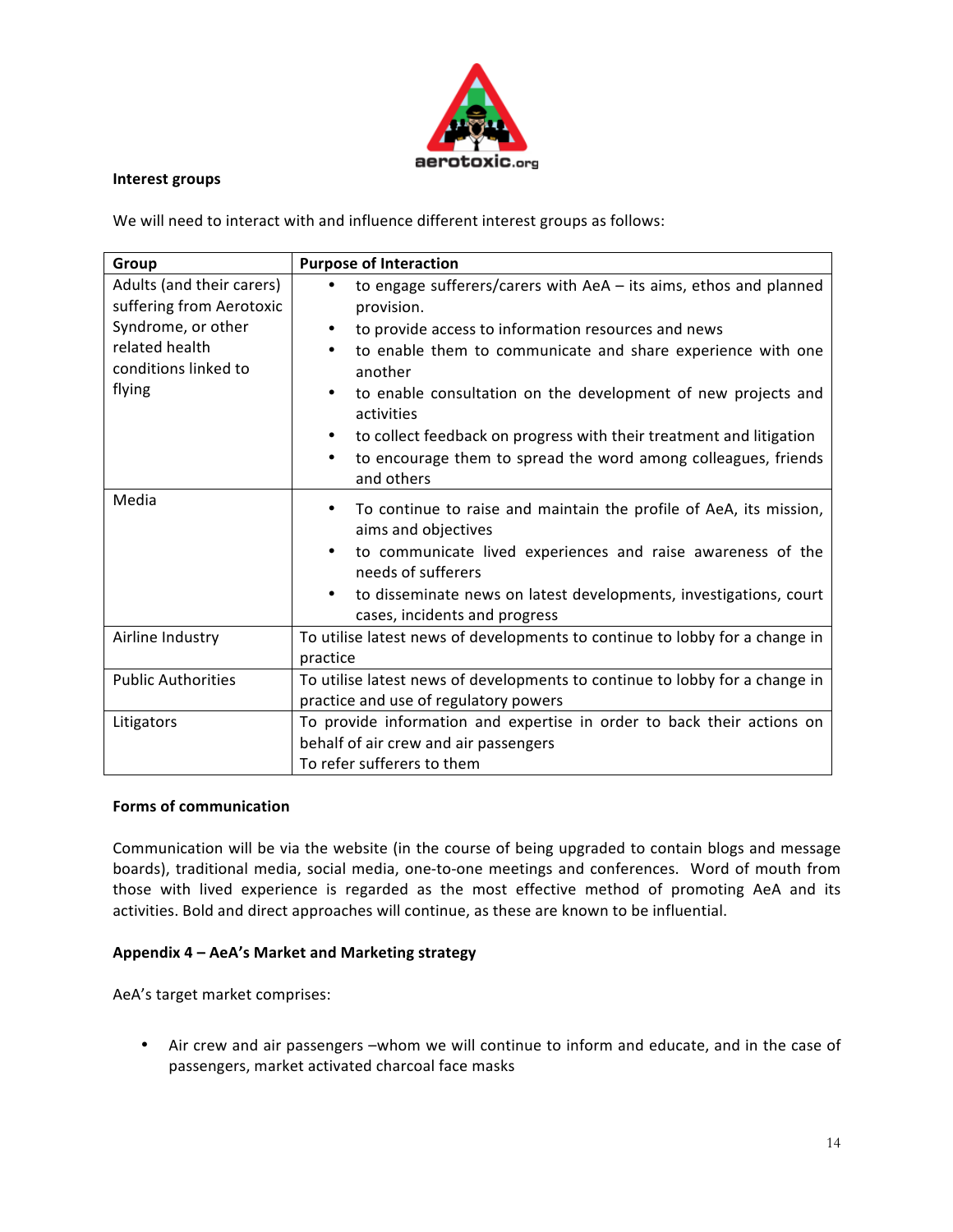

- Air crew and air passengers who have become ill due to flying to promote access to health professionals for diagnosis (e.g. testing for organophosphate poisoning); to facilitate support and routes to litigation
- Litigators to whom we plan to sell AeA's services viz as an expert witness or referrer of prospective clients
- Healthcare professionals to whom we plan to facilitate access to available medical experts in the field
- The airline industry and the regulators whom we will continue to lobby

## *Air crew and air passengers*

To make flying at high altitudes comfortable for air crew and passengers, a supply of warm, compressed air is needed. In most modern aircraft, this supply comes from an aircraft's jet engine using a process known as 'bleed air', which is then mixed with recirculated cabin air. In the event of an engine oil leak or a break in the seal that keeps the oil and air apart, fumes and chemicals can make their way, often undetected, into the aircraft cabin through the ventilation system.

If a seal suddenly fails, it causes a 'fume event' which sees significant levels of oil contaminating the bleed air and smoke entering the cabin. A 2007 report by the UK Committee on Toxicity of Chemicals in Food, Consumer Products and the Environment (COT) said that these fume events occur on one flight in 100. Being victim of a fume event is likened to standing in front of a fan while someone opens a bottle of motor oil and forces you to inhale the fumes. Bluish haze or smoke in the cockpit could occur, emanating foul odour, (referred to variously as like "sweaty socks, wet dog, vomit, sweet oily smell"). The toxic effect of the fumes is most likely due to Tri-cresyl phosphate (TCP), an anti-wear agent in complex synthetic oil used for aircraft engines to withstand extreme environments. TCP is an organophosphate compound with neurotoxic properties. Such pyrolised contaminants, and particles of heavy metals from the engines (nickel, cadmium, beryllium), as part of the bleed air, may be introduced into the aircraft cabin for pressurisation. This may result in regular commuters by air and the aircrew being exposed to contaminated cabin air during flight.

The result is organophosphate poisoning, which attacks the central nervous system (including the brain). Exposure to contaminated air will most likely impact individuals in different ways in both the short and long term, based on a number of variable factors: levels and types of chemicals present during an exposure, previous exposure history to not just contaminated air but other chemical exposures such as pesticides, genetic make-up, age, medical condition, and potentially any medication the person may have been using.

Hence, one person's body may have less success than another's at detoxifying contaminants and so be affected after just one flight, whilst others may be unaffected after years of exposure. Depending on detoxifying efficiency, the adverse health effects may be cumulative. Therefore, anyone frequently flying (which means once or more a week) is repeatedly exposed and is therefore especially at risk. The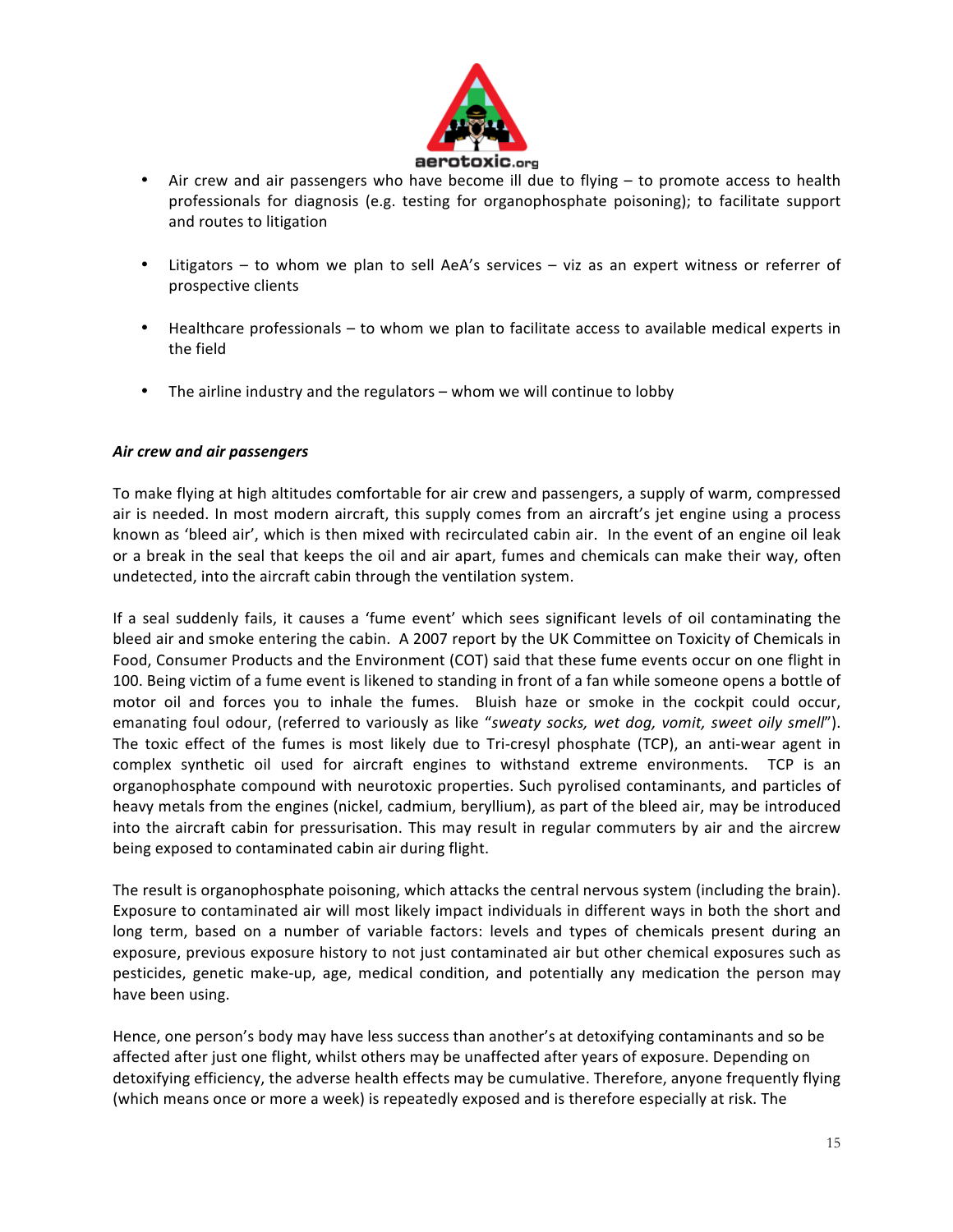

resultant illness is referred to as "Aerotoxic Syndrome".

## Air crew and air passengers who have become ill due to flying

The degree to which people are affected by Aerotoxic Syndrome depends on the severity of the fume event and varies from one individual to the next. Some develop few symptoms, some become ill but only after a few days, some develop long term serious  $-$  in some cases fatal - illnesses. Commonly reported symptoms of this include: sore throat and cough; nose bleeds: migraine headache; gastrointestinal symptoms including nausea, vomiting and diarrhoea; muscle aches; rashes or itchy skin; fatigue; breathing difficulties; a sudden rise in blood pressure. In addition, many experience neurological symptoms which include: depression; anxiety; panic attacks; tremors; seizures; confusion and cognitive dysfunction; chemical pneumonia and brain cell death. The symptoms for some sufferers have been fatal.

There is much anecdotal experience of Aerotoxic Syndrome on the part of air crew and air passengers on AeA's website at http://www.aerotoxic.org/what-is-aerotxic/testimonies/

People suffering from severe Aerotoxic Syndrome feel very isolated because of (a) the debilitating effects of the illness, and (b) the symptoms collectively are not recognised as a diagnosed illness, and their cause has yet to be officially ascribed to breathing contaminated cabin air. Many health professionals are unaware of Aerotoxic Syndrome and may diagnose sufferers with illnesses such as psychological or psychosomatic disorders, Chronic Fatigue Syndrome (CFS), "mysterious" viral infections, sleep disorders, depression, stress or anxiety - or simply "jet lag".

However, this malaise affects a great many aircrew and regular flight passengers long term, many whom are no longer fit for work. They need an enhanced support group and meetings because at present they have only limited opportunities to share their illness and treatment experiences, and how to get the best out of the NHS. There is also a need for more sufferers to join AeA, and for everyone to be kept up to date with the progress of Public Court cases and of campaigns for the aircraft industry to address the risk of contamination. Those affected need to connect with others experiencing similar trauma so they feel they are not alone, and can discuss their feelings without feeling ashamed or subjected to criticism.

According to a report by the Aerospace Medical Association, "*The UK CAA Medical Department in 2013 were aware of 28 individual cases who have reported symptoms which they attributed to exposure to fumes*." A report by The Committee on Toxicity (COT) in 2007 estimated that "fume events" were recorded on 0.05 per cent of flights overall and 0.018 per cent of passenger and cargo flights by UK carriers. 

John Quail, from personal injury firm claims.co.uk commissioned a poll of 2,000 adults, said that 23% of respondents claimed that they may have been affected.

The people with whom we have consulted (our 411 Facebook followers, and 500+ Linked in followers) have told us they need to increase their understanding and receive more support for their condition, particularly as any misdiagnosis may lead to inappropriate treatments, which may make their condition worse.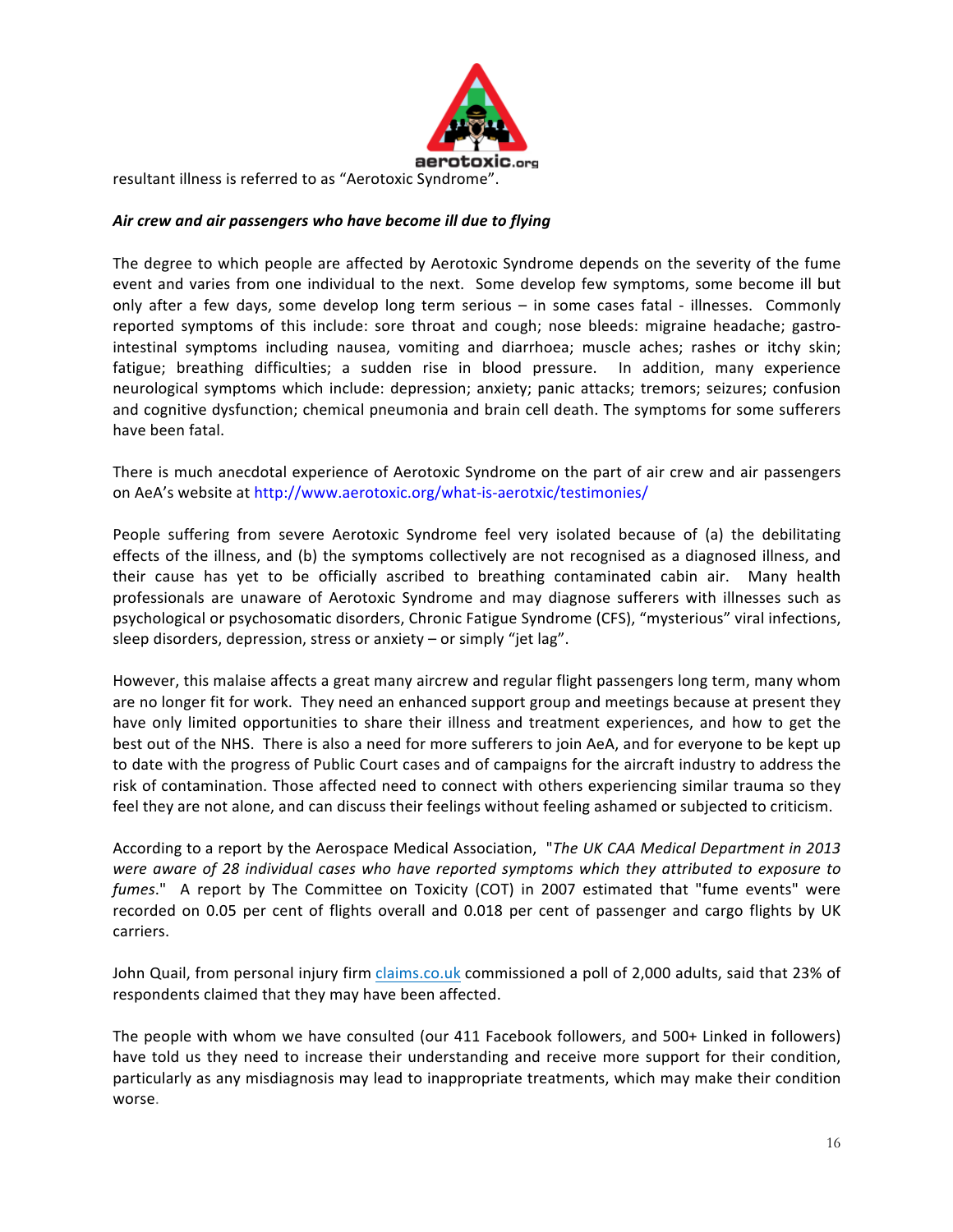

## *Litigators*

Aerotoxic Syndrome compensation claims are often more complex than other types of industrial disease claims and need specialist legal expertise. Unite the UNION's legal team have dedicated industrial disease solicitors and are working proactively to encourage air crew members to register with them if they feel they have been affected by breathing contaminated air while flying. They will also represent affected family members.

Otherwise sufferers are left to identify suitable lawyers who specialise in personal injuries cases. Some are more knowledgeable or experienced with Aerotoxic Syndrome claims than others. AeA is compiling a list of those we recommend, see Positioning and Partnership Strategy above.

The only legal precedent to date was on  $3^{rd}$  September 2010 when an 18-year-old case of a passenger being affected on a BAe 146 flight - Turner v East West Airlines was finally won in an Australian High Court, which set a precedent but which appears to have been forgotten or ignored by litigators.

Other known cases around the world are 'settled out of Court' which costs the airlines but prevents public courts from ruling to create a precedent and ordering the known solutions to be made. In a 2016 case heard in Illinois - Escobedo-v-Boeing - where a flight attendant took legal action against plane manufacturer Boeing on five counts due to her becoming seriously ill long term because of flying during a fume event. The case details can be found are at:

https://tribwgntv.files.wordpress.com/2016/04/0537\_001.pdf

## *Healthcare professionals*

Few diseases have been as underreported and controversial as Aerotoxic Syndrome, a term given to the illness in 1999 by Dr. Harry Hoffman and professors Chris Winder and Jean Christophe in their report Aerotoxic Syndrome: Adverse Health Effects Following Exposure To Jet Oil Mist During Commercial *Flights*. Most Healthcare professionals that patients consult in the first instance (in Britain the GPs) have never heard of Aerotoxic Syndrome so would be unlikely to diagnose it or refer patients for tests. The disease is not recognised by health authorities and regulators worldwide.

It follows that healthcare professionals are unaware that of its link to organophosphate poisoning, indeed they will only be vaguely aware of organophosphate poisoning itself, which has been primarily associated with farm workers working with pesticides (e.g. their use in sheep dips) and Gulf War syndrome. Though there is controversy surrounding the causes of organophosphate poisoning, in the UK it is classed as a prescribed industrial disease  $(C3)$ , so allows those proven to be sufferers to claim Industrial Disablement Benefit. 

Many doctors  $-$  especially aviation physicians  $-$  deny the existence of Aerotoxic Syndrome in the same way as the airlines do. In UK, sufferers who ask their GP to refer them to a specialist, will probably suggest that they first try various tests, or treatment options, to see whether their condition improves. Generally, patients cannot self-refer to a specialist within the NHS, except when accessing sexual health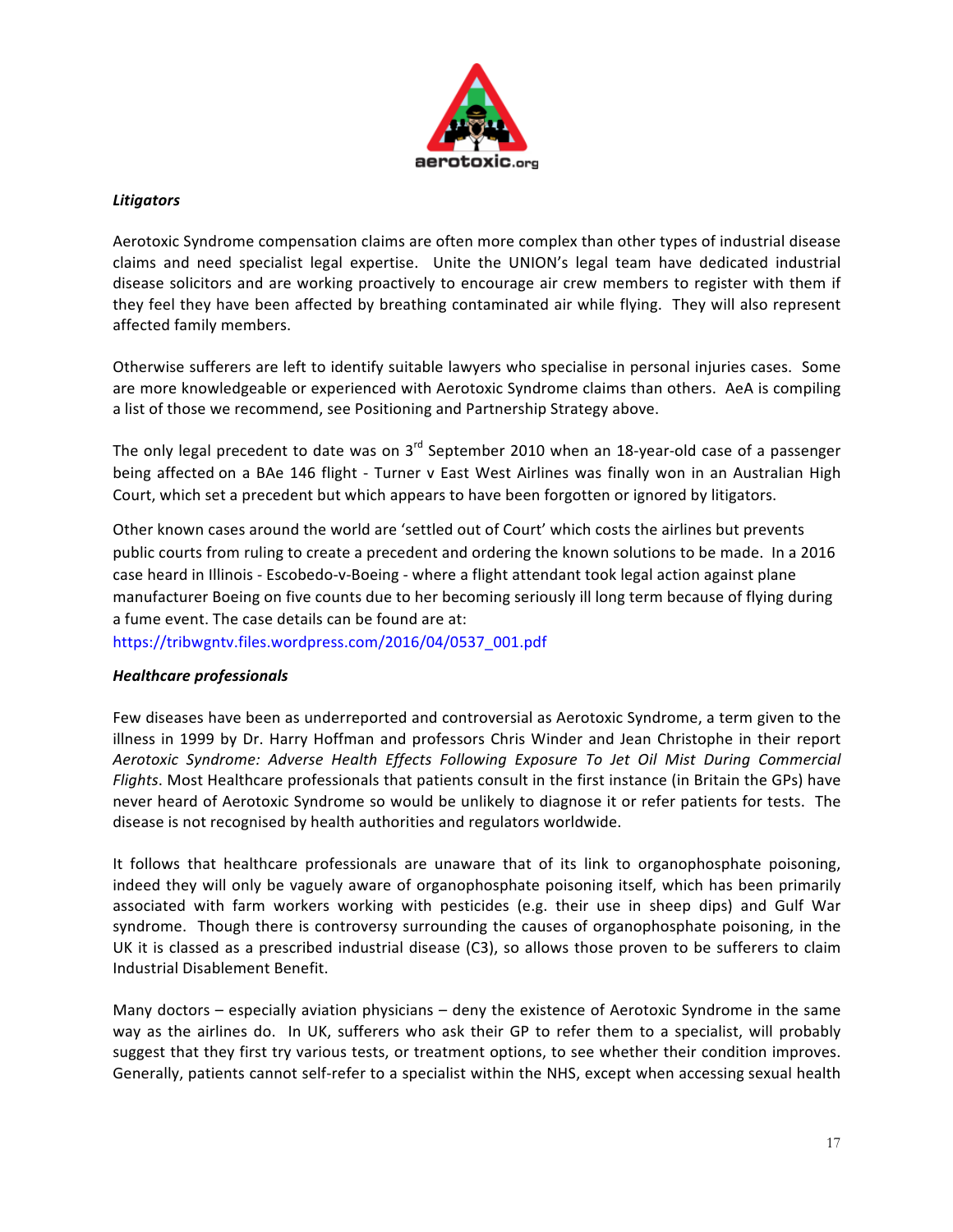

clinics or accident and emergency (A&E) treatment. A specialist will only see the patient with a letter of referral from their GP.

Consulting a fee charging private healthcare professional is an option, though in UK health insurance may not cover the consultation unless referral was made by a GP.

Measurements of organophosphate poisoning metabolites in both the blood and urine can be used to determine if a person has been exposed to organophosphates. Specifically in the blood, metabolites of cholinesterases, such as butyryl cholinesterase (BuChE) activity in plasma, neuropathy target esterase (NTE) in lymphocytes, and of acetylcholinesterase (AChE) activity in red blood cells. Due to both AChE and BuChE being the main targets of organophosphates, their measurement is widely used as an indication of an exposure to an organophosphate poisoning. However, the degree to which either AChE or BuChE are inhibited differs in relation to the level of organophosphate poisoning, so this may affect the security of the diagnosis using this method.

For fast initial screening, determining AChE and BuChE activity in the blood are the most widely used procedures for confirming a diagnosis of organophosphate poisoning. The most widely used portable testing device is the Test-mate ChE field test, which can be used to determine levels of Red Blood Cells (RBC), AChE and plasma (pseudo) cholinesterase (PChE) in the blood in about four minutes. This test has been shown to be just as effective as a regular laboratory test. Because of this, the portable ChE field test is frequently used by people who deal with pesticides regularly.

## The Airline industry and the regulators

The airline industry including the Government aviation agencies and aircraft manufacturers such as Boeing do not acknowledge the existence of Aerotoxic Syndrome, and where crew or passenger fall ill because of flying do not accept that fume events are the cause, and understate the number of fume events. One flight in one hundred says the UK Committee on Toxicity of Chemicals in Food, Consumer Products and the Environment (COT), and Official records from the Civil Aviation Authority show that oxygen masks are being used by pilots and crew at the rate of at least five times a week to combat suspected "fume events". However, the Federal Aviation Administration's (FAA) 2013 report to the US Congress stated that only 69 air contamination (by oil) flights were known over a 10 year period from 2002 through 2011.

There are many incidences of air crew and passengers falling ill: widely reported recently, on 25 October 2016, BA flight 286 from San Francisco to London was diverted to Vancouver after crew members became unwell and were referred to various hospitals in Vancouver, as a precaution. Passengers were not offered medical screening. The day after, another BA flight to Los Angeles suffered a fume event, where crew initiated the drill and put on oxygen masks. The airline reportedly dismissed [it] as an 'odour *event'. "Downplaying serious toxic fume events on board aircraft as 'odour events' smacks of spin and an attempt* to manipulate official statistics to downplay how widespread the problem really is in the *industry,"* said Howard Beckett, Unite the UNION's Director of Legal Services.

The 2015 report of Stanhope Payne, the senior coroner for Dorset, into the death of Richard Westgate, a British Airways pilot, voiced concern that people regularly exposed to fumes circulating in planes faced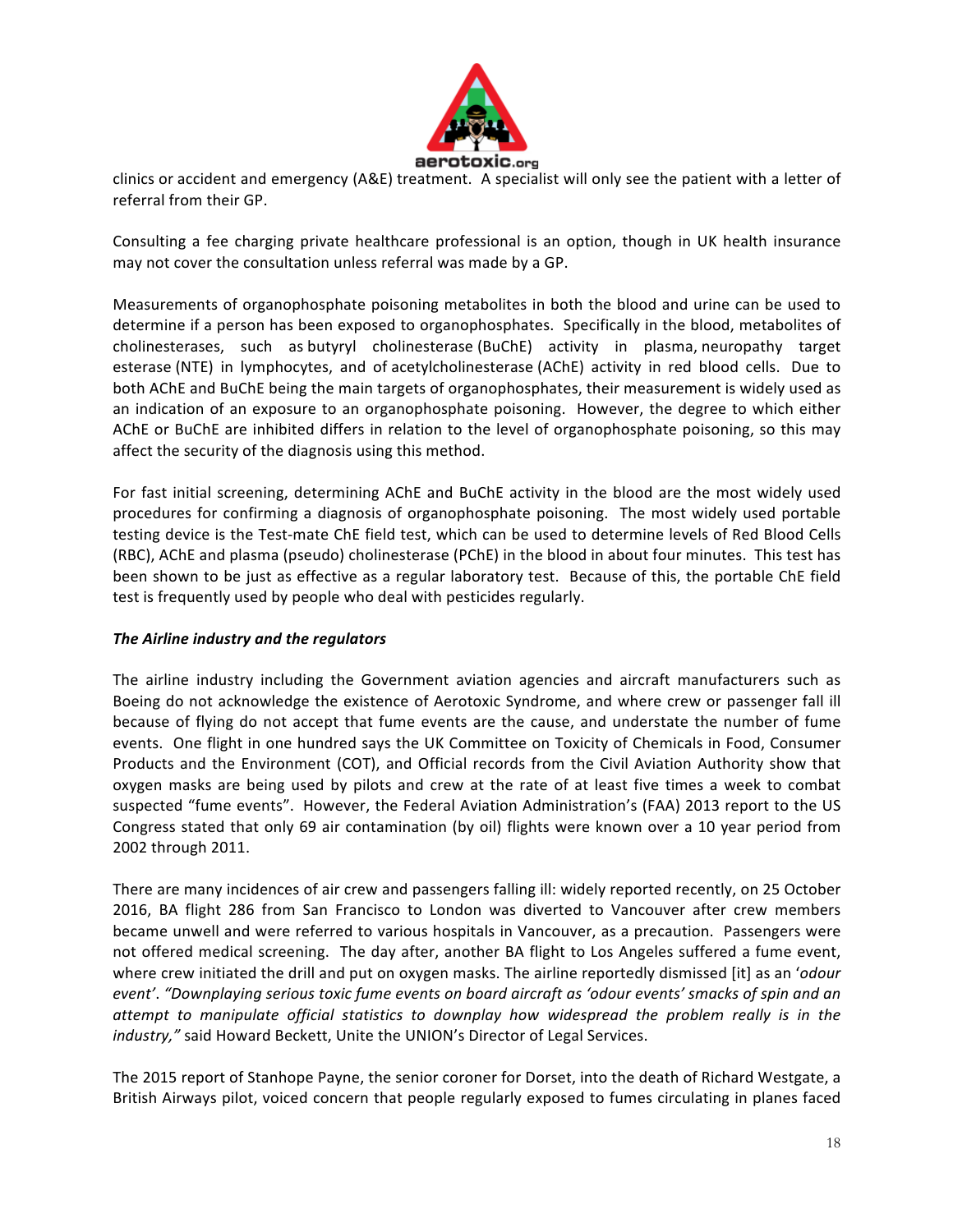

"consequential damage to their health". The official safety watchdog, the Air Accident Investigation Branch, has called for aircraft to be fitted with equipment to detect any contamination of cabin air. A spokesman for BA said it could not comment on the case, but would consider the coroner's report and respond. The airline cites independent studies commissioned by the Department for Transport, which found "no evidence that pollutants occur in the cabin air at levels exceeding available health and safety standards". The stated Government position is that "concerns about significant risk to the health of *airline passengers and crew are not substantiated"*. A spokesman for the CAA said it would consider the report in detail but claimed it was "nothing that passengers or crew should be overly concerned about".

All jet aircraft which use bleed air are affected  $-$  including turbo propellers  $-$  however some aircraft models appear to be worse than others. Moreover, Boeing have tacitly acknowledged the problem with a new jet design, the Boeing 787 Dreamliner, which cannot have a fume event as it does not rely on air that has been bled off the engines to supply the cabin with breathing air.

## **External research**

Research, court cases and reports of incidents regarding fume events and Aerotoxic Syndrome are legion and are accessible on the AeA website http://aerotoxic.org/information/reports-and-evidence.

#### **Marketing strategy**

We will continue to promote AeA, news and developments to our target market in order to influence opinion, policy and prevention regarding Aerotoxic Syndrome. In return we encourage our target market to respond by sharing their experiences and information, and also, in the case of sufferers, to share information about treatments, rehabilitation and any litigation conducted.

#### **Appendix 7 – Income Generation Strategy**

It is necessary for AeA to increase funding sources and levels of funds from these sources. Part of the income generated should be used to repay the £200K invested by founder John Hoyt in the company to date as a Director's loan.

AeA's funding strategy embodies a plan for collating information on the level of funding it requires each year, including potential sources of those funds and how to best target them.

Sources of funding will be a mix of:

- commercial activity
- grants and individual donations.

Our aim is to generate sufficient income in order to establish financial sustainability and meet our objectives.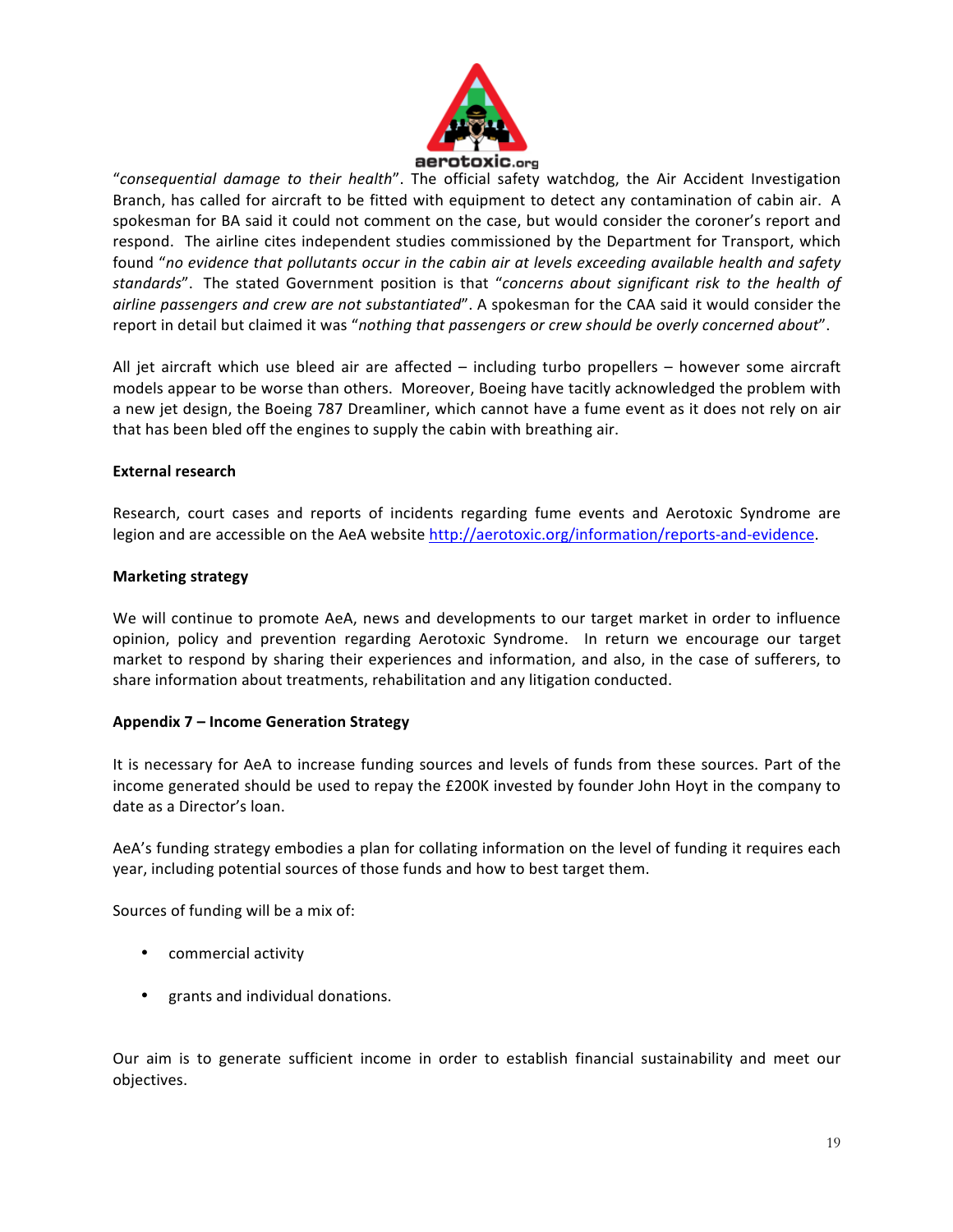

We plan for a funding mix that allows commercial work to subsidise work that meets our social objectives, as well as contribute to repaying the Director's loan of £200,000.

## Assumptions underpinning the income generation strategy

- 1. The sources of commercial income will enable us to cross-subsidise those services that have social value but which we cannot fund fully from grants
- 2. The market for our services is sufficiently developed, i.e. that we can differentiate ourselves from other campaigns and provision, and show our added value
- 3. Actual costs do not vary significantly from budgeted costs
- 4. We can maintain positive cash flow during our period of growth
- 5. Our unique approach will not be copied by competitors to the extent that it damages our income generation prospects
- 6. Customers will be found to buy products and services
- 7. Funders and donors will be willing to support us in developing our services

#### **Sourcing income from commercial activity**

AeA will:

- 1. register our founder John Hoyte as a member of the Expert Witness Directory (currently there are no experts on Aerotoxic Syndrome and its causes on the register).
- 2. produce an article for the Spring 2018 edition of the *Expert Witness Journal* to promote the availability of John Hoyte to litigators as an expert witness.
- 3. promote the availability of John Hoyte as a specialist consultant to offer training on the risks associated with fume events, to personal injuries litigators via Association of Personal Injury Lawyers (APIL) in UK and equivalent associations internationally.
- 4. To these same groups, promote the availability of John Hoyte to personal injuries litigators as a specialist consultant via Association of Personal Injury Lawyers (APIL) in UK and equivalent associations internationally.
- 5. Where this is lawful, identify suitable cases, we will offer to refer personal injuries litigators in return for a referral fee.
- 6. Pitch the sale of AeA's own antimicrobial travel masks to procurement teams of relevant Heathrow Airport based retailers (e.g. Boots the Chemist) to have available for sale antimicrobial travel masks at their outlets at the airport on a pilot basis, to help protect air passengers from inhaling bleed air.
- 7. Depending on our experience of the above, to pitch to expand sales to procurement teams to relevant airport retailers internationally.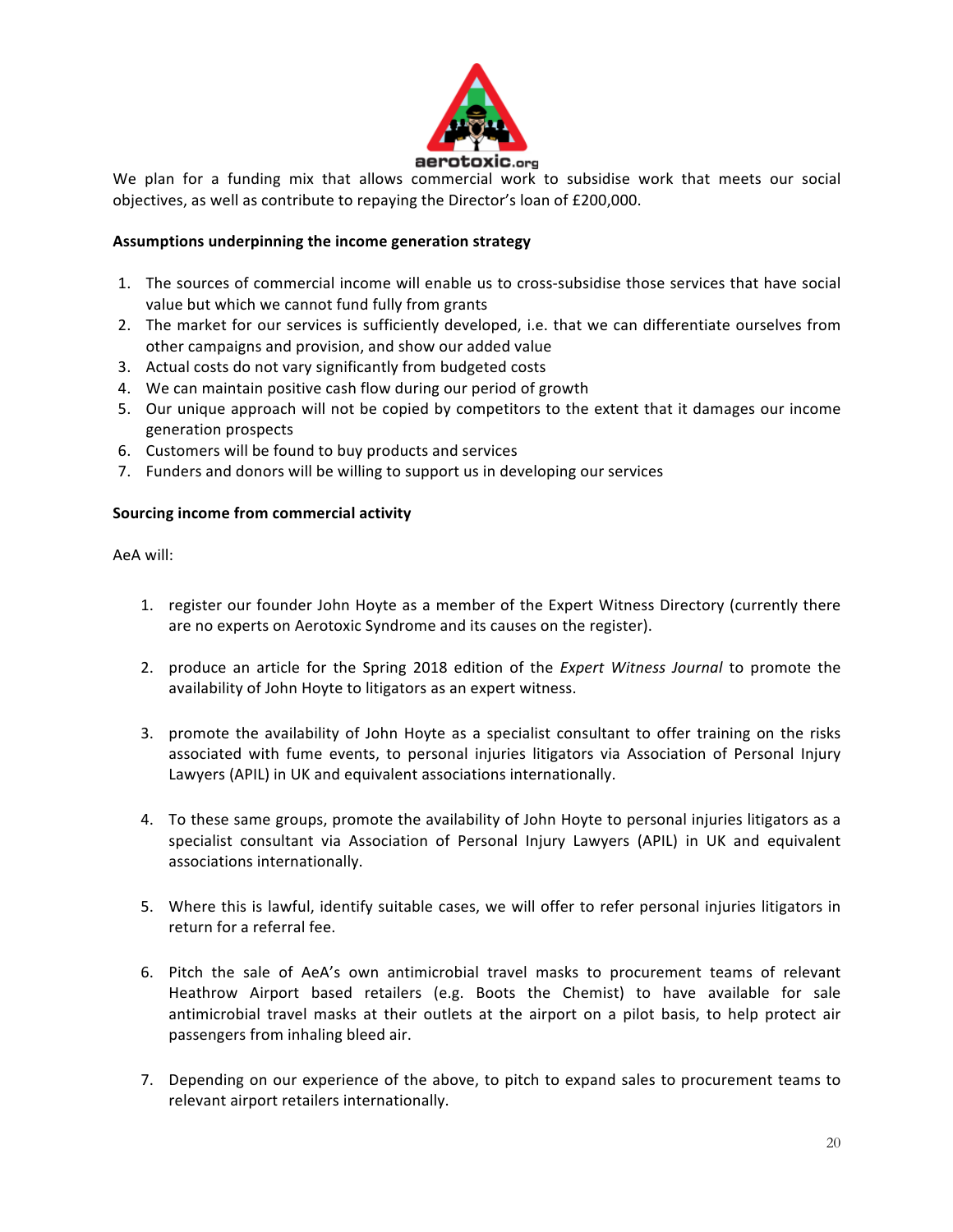

8. Set up an e commerce platform to sell these masks online, and promote this to the public and travel companies.

#### **Sourcing income from individual donations**

AeA will:

- 1. Create a register of individual and business supporters from existing contacts including Facebook followers and Linked in connections, keep them informed through newsletters, build relationships and ask them to consider one-off or regular donations
- 2. Add to this register at every opportunity
- 3. Create a crowdfunding site (persuasive text and a short video) for a fixed target appeal for a project or to support core work, and use the register of contacts to request donations
- 4. See if any of the register of contacts will be prepared to contribute in kind to AeA's work, e.g. contributing volunteer support, probono expertise et al

#### **Sourcing income from Grant Making Trusts and Foundations**

Identify any trusts or foundations who may be prepared to fund aspects of AeA's work, make contact with them to explore funding possibilities, and where this might prove fruitful, make a grant application.

## **Appendix 9 – Company Details** and **Human Resources**

#### **Company details**

The Aerotoxic Association is a company limited by guarantee was founded on  $18<sup>th</sup>$  June 2007 at the UK Houses of Parliament by John Hoyte.

Company reg. no 9227324.

Registered address: 

41 Bracondale Norwich NR1 2AT 

Directors:

John Hoyte - a former BAe 146 Training Captain whose career had ended prematurely due to ill health arising from Aerotoxic Syndrome. By early 2007 Capt. Hoyte was determined to prevent